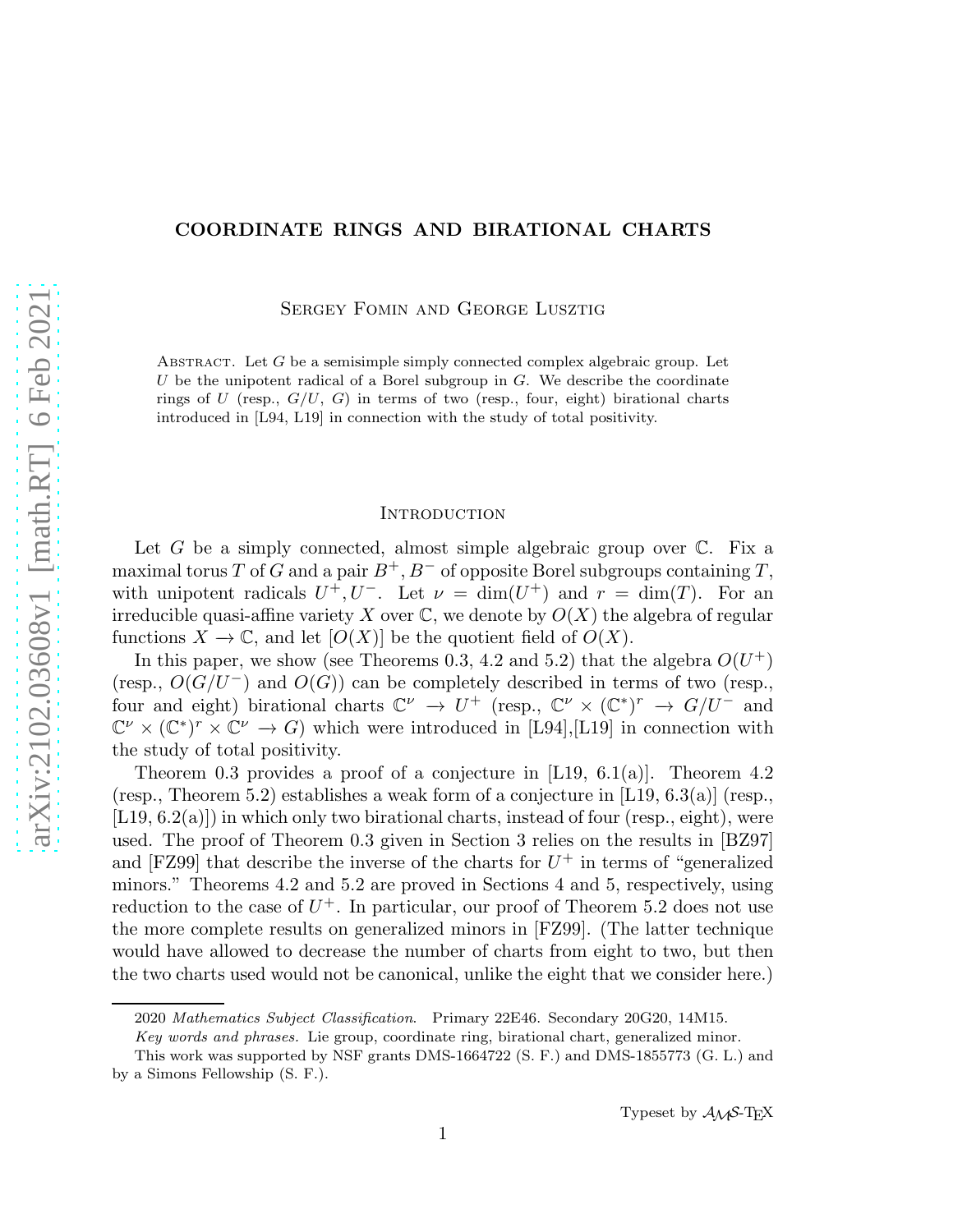In order to state our main result (Theorem 0.3), we will need to introduce some notation.

Let  $U_i^+$ <sup> $i^+$ </sup> ( $i \in I$ ) be the simple root subgroups of  $U^+$ , and let  $U_i^ \sum_{i}^{-}$   $(i \in I)$  be the corresponding root subgroups of  $U^-$ ; here I is a finite indexing set. We assume that for any  $i \in I$  we are given isomorphisms of algebraic groups  $x_i : \mathbb{C} \xrightarrow{\sim} U_i^+$ i and  $y_i : \mathbb{C} \xrightarrow{\sim} U_i^$  $i^-$  such that  $(T, B^+, B^-, x_i, y_i; i \in I)$  is a pinning for G.

**Definition 0.1.** Let  $I^*$  be the set of all pairs  $(i, j) \in I \times I$  such that any element in  $U_i$  commutes with any element in  $U_i$ . There is a unique (up to a labeling convention) partition  $I = I_0 \sqcup I_1$  into two disjoint subsets such that  $I_0 \times I_0 \subset I^*$ and  $I_1 \times I_1 \subset I^*$ . Let  $r_0 = \sharp(I_0)$  and  $r_1 = \sharp(I_1)$  be the cardinalities of  $I_0$  and  $I_1$ .

It is known that  $h = 2\nu/r$  is an integer (the Coxeter number). For  $\varepsilon \in \mathbb{Z}$ , we define  $[\varepsilon] \in \{0,1\}$  by  $\varepsilon \equiv [\varepsilon] \mod 2$ . With this notation, we have

$$
\nu = \underbrace{r_{\lbrack \varepsilon \rbrack} + r_{\lbrack \varepsilon + 1 \rbrack} + \cdots + r_{\lbrack \varepsilon + h-1 \rbrack}}_{h \text{ terms}}.
$$

(If h is even, this follows from  $r_0 + r_1 = r$ ; if h is odd, we use that  $r_0 = r_1 = r/2$ .) For  $\varepsilon \in \{0,1\}$ , let us fix the ordering of the elements of  $I_{\varepsilon}$ :

$$
I_{\varepsilon} = \{i_1^{\varepsilon}, i_2^{\varepsilon}, \dots, i_{r_{\varepsilon}}^{\varepsilon}\}.
$$

We then define the sequence  $\mathbf{j}^{\varepsilon} \in I^{\nu}$  (a distinguished reduced expression) by

$$
\mathbf{j}^{\varepsilon} = (j_1^{\varepsilon}, j_2^{\varepsilon}, \dots, j_{\nu}^{\varepsilon})
$$
\n
$$
(0.1.1) \qquad \qquad = (i_1^{[\varepsilon]}, i_2^{[\varepsilon]}, \dots, i_{r_{[\varepsilon]}}, i_1^{[\varepsilon+1]}, i_2^{[\varepsilon+1]}, \dots, i_{r_{[\varepsilon+1]}}, \dots, i_{r_{[\varepsilon+1]}}, \dots, i_1^{[\varepsilon+k-1]}, i_2^{[\varepsilon+k-1]}, \dots, i_{r_{[\varepsilon+k-1]}}^{[\varepsilon+k-2]}, \dots, i_{r_{[\varepsilon+2]}}, \dots, i_1^{[\varepsilon+k-1]}, \dots, i_{r_{[\varepsilon+k-1]}}, \dots, i_{r_{[\varepsilon+k-1]}}^{[\varepsilon+k-1]}).
$$

(The upper indices are not exponents.) Thus, the first  $r_{\lbrack \varepsilon \rbrack}$  terms of  $\mathbf{j}^{\varepsilon}$  are the elements of  $I_{\lbrack \varepsilon \rbrack}$  in their order, the next  $r_{\lbrack \varepsilon +1\rbrack}$  terms are the elements of  $I_{\lbrack \varepsilon +1\rbrack}$  in their order, and these patterns keep alternating until we accumulate  $\nu$  entries.

For a sequence of indices  $\mathbf{i} = (i_1, i_2, \dots, i_n) \in I^n$  of length  $n \geq 0$ , we define the map  $f_{\mathbf{i}}: \mathbb{C}^n \to U^+$  by

$$
(0.1.2) \t f1(a1, a2,..., an) = xi1(a1)xi2(a2)...xin(an).
$$

In particular, one can choose  $\mathbf{i} = \mathbf{j}^{\varepsilon}$  for  $\varepsilon \in \{0, 1\}$ , as in  $(0.1.1)$  above. The following fact is well known:

**Proposition 0.2.** The maps  $f_{j0}$ ,  $f_{j1}$  are birational isomorphisms from  $\mathbb{C}^{\nu}$  to  $U^{+}$ .

Proposition 0.2 can be deduced from the proof of [L94, 2.7] using  $(1.3.1)$  below; it can also be deduced from [BZ97]. See also 3.12(d).

By Proposition 0.2, each map  $f_{\mathbf{j}^{\varepsilon}} \ (\varepsilon \in \{0,1\})$  induces an isomorphism of fields  $f_{\mathbf{j}^{\varepsilon}}^{\ast}:[O(U^{+})]\overset{\sim}{\rightarrow}[O(\mathbb{C}^{\nu})].$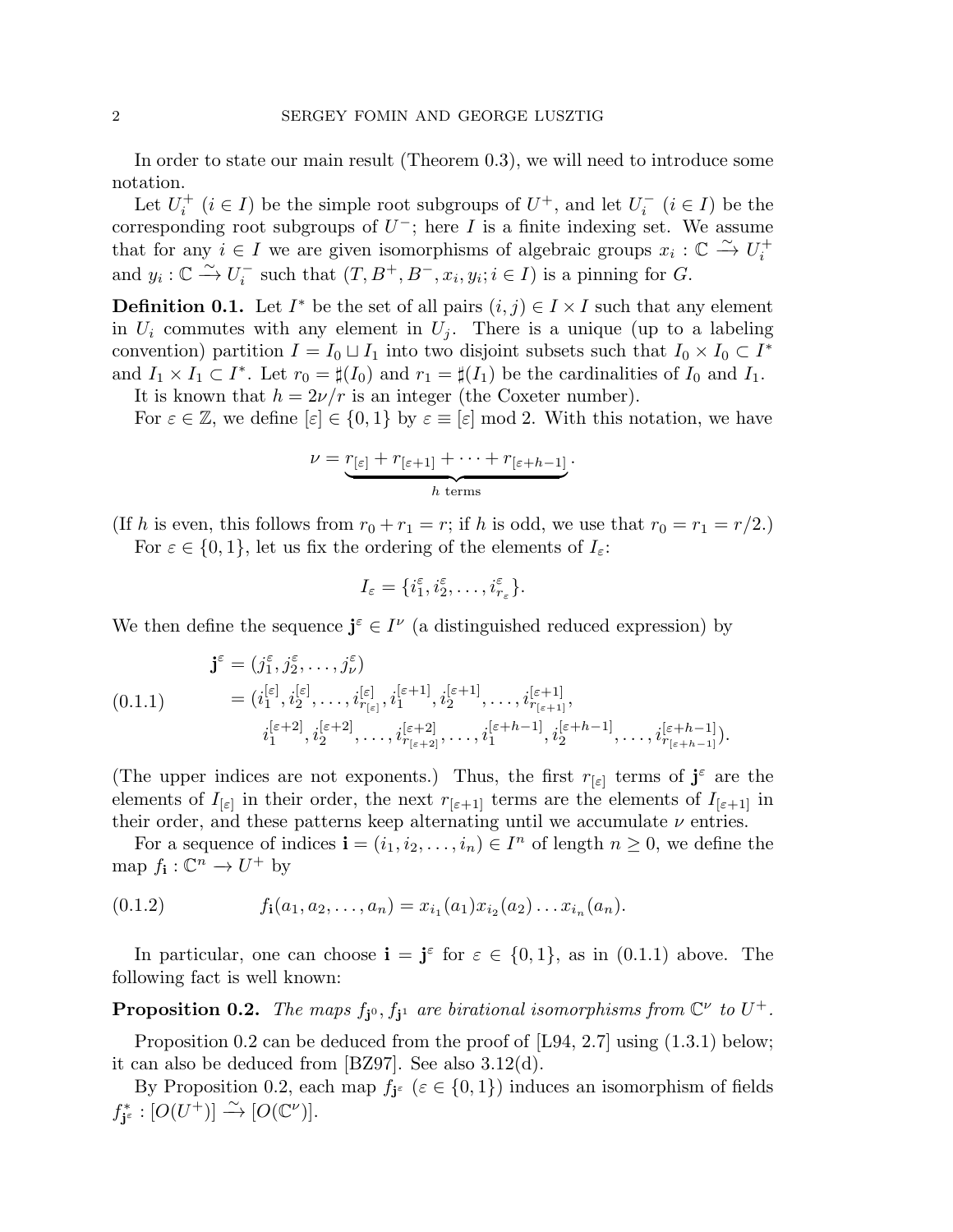**Theorem 0.3.** An element  $\phi \in [O(U^+)]$  belongs to  $O(U^+)$  if and only if the *rational function*  $f_{j^{\varepsilon}}^*(\phi) \in [O(\mathbb{C}^{\nu})]$  *belongs to*  $O(\mathbb{C}^{\nu})$  *for*  $\varepsilon = 0$  *and for*  $\varepsilon = 1$ *.* 

The proof of Theorem 0.3 is given in Section 3.

The instances of Theorem 0.3 for  $G$  of types  $A_2$  and  $A_3$  have been verified in [L19, Section 6.1]. In the rest of this section, we work out the latter case in detail.

Example 0.4. Let  $G = SL_4(\mathbb{C})$ , with  $T, B^+$ , and  $B^-$  its subgroups of diagonal, upper-triangular, and low-triangular matrices, respectively. Then

$$
U^{+} = \begin{cases} u = \begin{bmatrix} 1 & u_{12} & u_{13} & u_{14} \\ 0 & 1 & u_{23} & u_{24} \\ 0 & 0 & 1 & u_{34} \\ 0 & 0 & 0 & 1 \end{bmatrix} \end{cases} u_{12}, u_{13}, u_{14}, u_{23}, u_{24}, u_{34} \in \mathbb{C} \end{cases},
$$
  
\n
$$
O(U^{+}) = \mathbb{C}[u_{12}, u_{13}, u_{14}, u_{23}, u_{24}, u_{34}],
$$
  
\n
$$
r = 3,
$$
  
\n
$$
I = \{1, 2, 3\},
$$
  
\n
$$
x_{1}(a) = \begin{bmatrix} 1 & a & 0 & 0 \\ 0 & 1 & 0 & 0 \\ 0 & 0 & 1 & 0 \\ 0 & 0 & 0 & 1 \end{bmatrix}, x_{2}(a) = \begin{bmatrix} 1 & 0 & 0 & 0 \\ 0 & 1 & a & 0 \\ 0 & 0 & 1 & 0 \\ 0 & 0 & 0 & 1 \end{bmatrix}, x_{3}(a) = \begin{bmatrix} 1 & 0 & 0 & 0 \\ 0 & 1 & 0 & 0 \\ 0 & 0 & 1 & a \\ 0 & 0 & 0 & 1 \end{bmatrix},
$$
  
\n
$$
v = 6,
$$
  
\n
$$
h = 4.
$$

We set  $I_0 = \{2\}$  and  $I_1 = \{1, 3\}$ . Then  $r_0 = 1, r_1 = 2$ , and

$$
\mathbf{j}^{0} = (2, 1, 3, 2, 1, 3),
$$
\n
$$
\mathbf{j}^{1} = (1, 3, 2, 1, 3, 2),
$$
\n
$$
f_{\mathbf{j}^{0}}(a_{1}, a_{2}, a_{3}, a_{4}, a_{5}, a_{6}) = \begin{bmatrix} 1 & 0 & 0 & 0 \\ 0 & 1 & a_{1} & 0 \\ 0 & 0 & 1 & 0 \\ 0 & 0 & 0 & 1 \end{bmatrix} \begin{bmatrix} 1 & a_{2} & 0 & 0 \\ 0 & 1 & 0 & 0 \\ 0 & 0 & 1 & 0 \\ 0 & 0 & 0 & 1 \end{bmatrix} \cdots \begin{bmatrix} 1 & 0 & 0 & 0 \\ 0 & 1 & 0 & 0 \\ 0 & 0 & 1 & a_{6} \\ 0 & 0 & 0 & 1 \end{bmatrix}
$$
\n
$$
(0.4.1) \qquad \qquad = \begin{bmatrix} 1 & a_{2} + a_{5} & a_{2}a_{4} & a_{2}a_{4}a_{6} \\ 0 & 1 & a_{1} + a_{4} & a_{1}a_{3} + a_{1}a_{6} + a_{4}a_{6} \\ 0 & 0 & 0 & 1 \end{bmatrix},
$$
\n
$$
f_{\mathbf{j}^{1}}(b_{1}, b_{2}, b_{3}, b_{4}, b_{5}, b_{6}) = \begin{bmatrix} 1 & b_{1} & 0 & 0 \\ 0 & 1 & 0 & 0 \\ 0 & 0 & 1 & 0 \\ 0 & 0 & 0 & 1 \end{bmatrix} \begin{bmatrix} 1 & 0 & 0 & 0 \\ 0 & 1 & 0 & 0 \\ 0 & 0 & 1 & b_{2} \\ 0 & 0 & 0 & 1 \end{bmatrix} \cdots \begin{bmatrix} 1 & 0 & 0 & 0 \\ 0 & 1 & b_{6} & 0 \\ 0 & 0 & 1 & 0 \\ 0 & 0 & 0 & 1 \end{bmatrix}
$$
\n
$$
(0.4.2) \qquad = \begin{bmatrix} 1 & b_{1} + b_{4} & b_{1}b_{3} + b_{1}b_{6} + b_{4}b_{6} & b_{1}b_{3}b_{5} \\ 0 & 0 & 1 & b_{2} + b_{5} \\ 0 & 0 & 0 & 1 \end
$$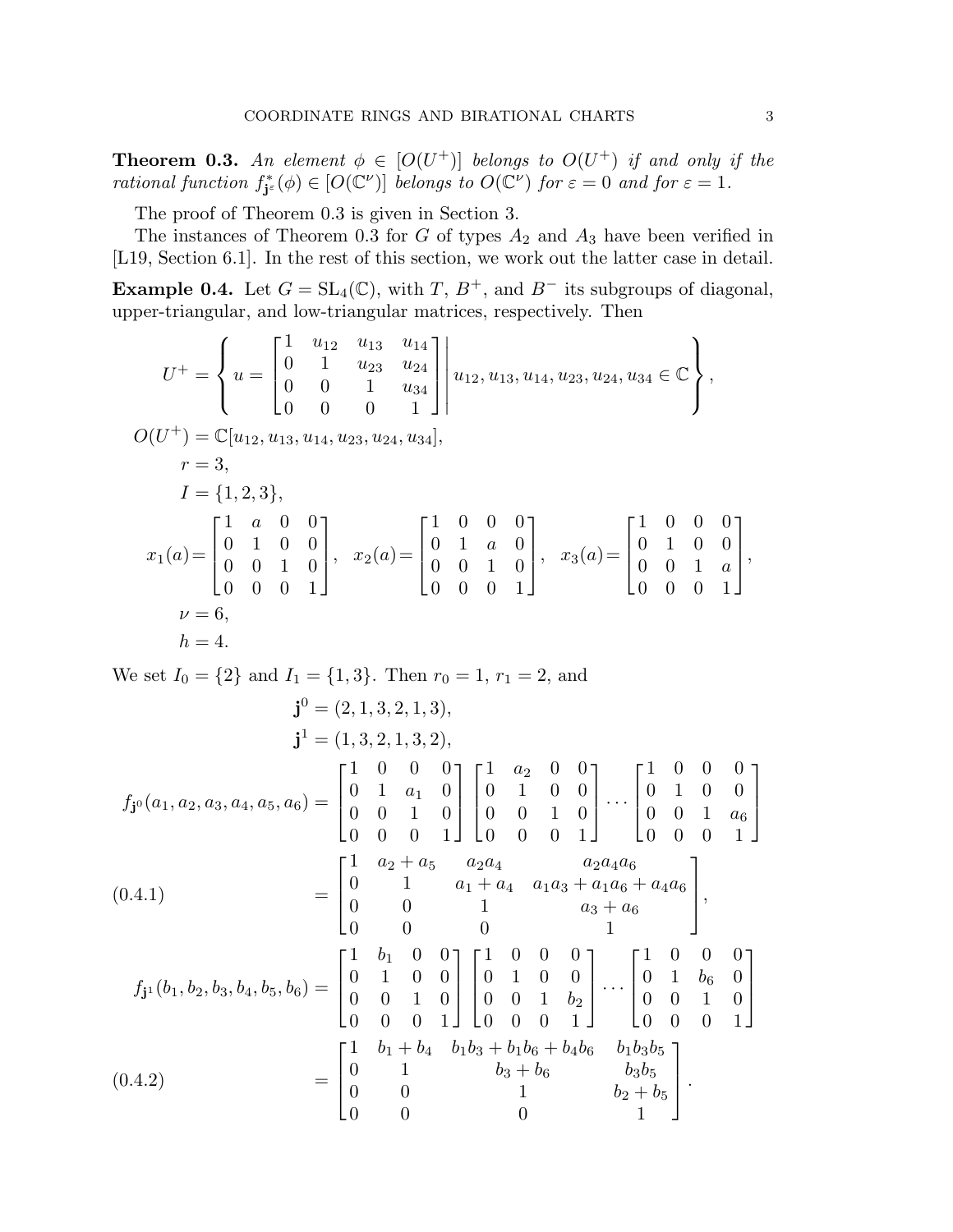Proposition 0.2 asserts that each of the 6 parameters  $a_1, a_2, a_3, a_4, a_5, a_6$  (resp.,  $b_1, b_2, b_3, b_4, b_5, b_6$  can be expressed as a rational function in the 6 matrix entries  $u_{ij}$  ( $1 \leq i < j \leq 4$ ) of the unipotent upper-triangular matrix

$$
u = (u_{ij}) = f_{j0}(a_1, a_2, a_3, a_4, a_5, a_6)
$$

 $(\text{resp., } f_{j1}(b_1, b_2, b_3, b_4, b_5, b_6))$ . For example,

$$
(0.4.3) \t\t a_1 = \frac{u_{13}u_{24} - u_{14}u_{23}}{u_{13}u_{34} - u_{14}}, \ a_2 = \frac{u_{13}u_{34} - u_{14}}{u_{23}u_{34} - u_{24}}, \ a_3 = \frac{u_{13}u_{34} - u_{14}}{u_{13}},
$$

$$
a_4 = \frac{u_{13}(u_{23}u_{34} - u_{24})}{u_{13}u_{34} - u_{14}}, \ a_5 = u_{12} - \frac{u_{13}u_{34} - u_{14}}{u_{23}u_{34} - u_{24}}, \ a_6 = \frac{u_{14}}{u_{13}}.
$$

(For explicit formulas for matrices of arbitrary size, see [BFZ96, Theorem 1.4].)

Any rational function

$$
\phi(u) = \phi(u_{12}, u_{13}, u_{14}, u_{23}, u_{24}, u_{34}) \in [O(U^+)]
$$

can be rewritten in terms of the parameters  $a_i$  (resp.,  $b_i$ ), by substituting the appropriate expressions for the  $u_{ij}$  from  $(0.4.1)$ – $(0.4.2)$ :

$$
(0.4.4) \quad \phi(u) = \phi(a_2 + a_5, a_2a_4, a_2a_4a_6, a_1 + a_4, a_1a_3 + a_1a_6 + a_4a_6, a_3 + a_6) = \phi(b_1 + b_4, b_1b_3 + b_1b_6 + b_4b_6, b_1b_3b_5, b_3 + b_6, b_3b_5, b_2 + b_5).
$$

Theorem 0.3 asserts that  $\phi$  is a polynomial in the variables  $u_{ij}$  if and only if both functions in the parameters  $a_i$  (resp.,  $b_i$ ) appearing in (0.4.4) are polynomial.

Theorem 0.3 can also be restated entirely in terms of the parameters  $a_i$  and  $b_i$ . As observed in [L94] (in a more general setting of an arbitrary pair of reduced expressions), the birational map relating the *ν*-tuples  $(a_i)$  and  $(b_j)$  to each other can be obtained as a composition of simple birational transformations associated to individual braid moves. In our example, calculations based on those rules yield the following formulas expressing  $a_1, a_2, a_3, a_4, a_5, a_6$  in terms of  $b_1, b_2, b_3, b_4, b_5, b_6$ :

$$
(0.4.5) \qquad a_1 = \frac{b_3 b_4 b_5 b_6}{R}, a_2 = \frac{R}{Q}, a_3 = \frac{R}{P}, a_4 = \frac{PQ}{R}, a_5 = \frac{b_2 b_3 b_4}{Q}, a_6 = \frac{b_1 b_3 b_5}{P},
$$

where

$$
P = b_1b_3 + b_1b_6 + b_4b_6,
$$
  
(0.4.6) 
$$
Q = b_2b_3 + b_2b_6 + b_5b_6,
$$

$$
R = b_1b_2b_3 + b_1b_2b_6 + b_1b_5b_6 + b_2b_4b_6 + b_4b_5b_6
$$

Theorem 0.3 (in this example) says that a polynomial  $\Phi(a_1, a_2, a_3, a_4, a_5, a_6)$  lies in the subring

$$
\mathbb{C}[a_2+a_5,a_2a_4,a_2a_4a_6,a_1+a_4,a_1a_3+a_1a_6+a_4a_6,a_3+a_6] \subset \mathbb{C}[a_1,a_2,\ldots,a_6]
$$

(cf.  $(0.4.1)$ ) if and only if substituting  $(0.4.5)-(0.4.6)$  into  $\Phi(a_1, a_2, a_3, a_4, a_5, a_6)$ produces a *polynomial* (rather that merely a rational function) in  $b_1, b_2, \ldots, b_6$ . (An alternative criterion would be to substitute  $(0.4.3)$  into  $\Phi(a_1, a_2, a_3, a_4, a_5, a_6)$ ) and verify that the result lies in  $\mathbb{C}[u_1, u_2, \ldots, u_6]$ .)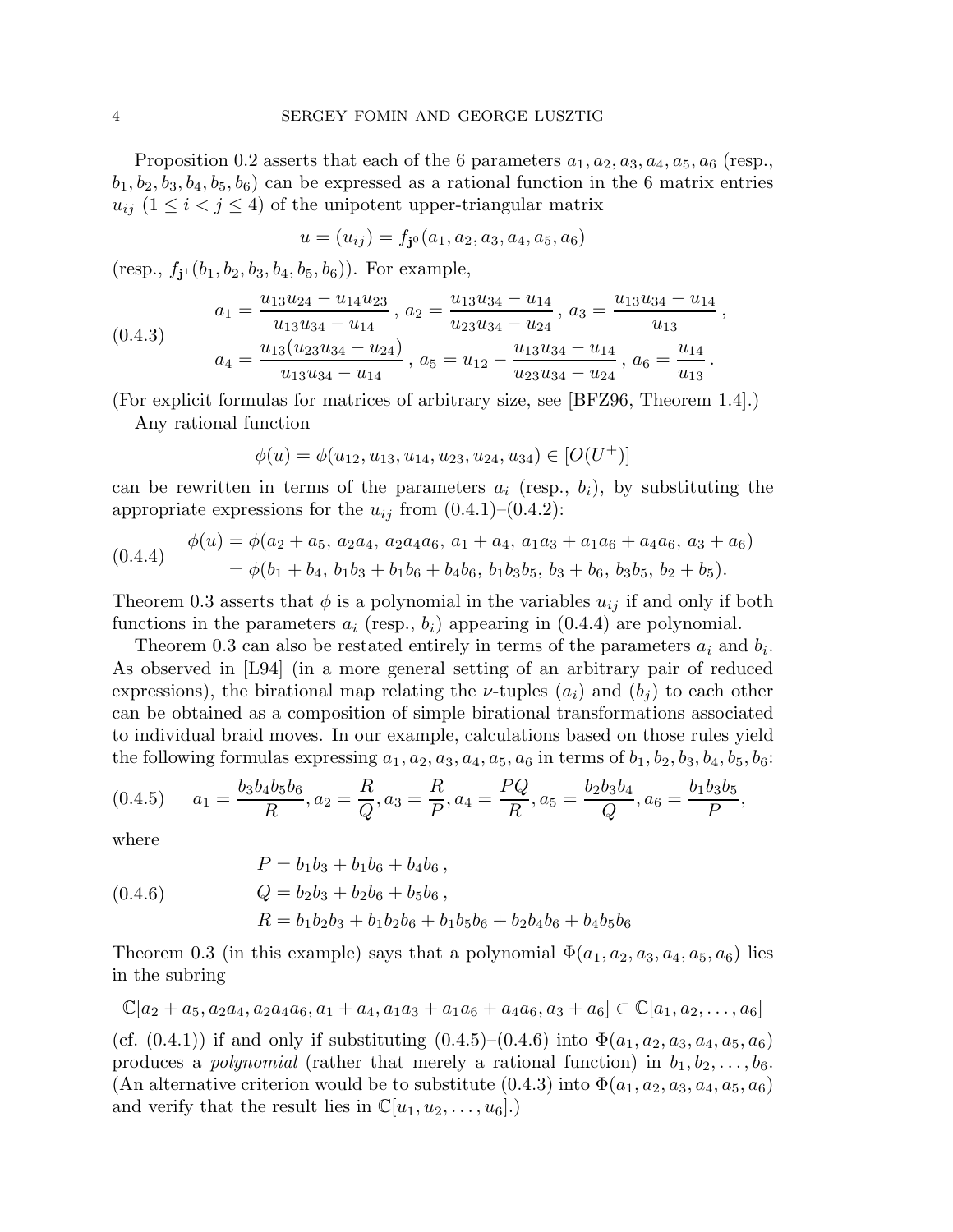### 1. Preliminaries on the Weyl group and weights

**1.1.** Let  $\iota$  :  $G \to G$  be the unique automorphism of G such that  $\iota(x_i(a)) = y_i(a)$ ,  $u(y_i(a)) = x_i(a)$  for  $i \in I, a \in \mathbb{C}$  and  $u(t) = t^{-1}$  for  $t \in T$ . We have  $i^2 = 1$ .

Let  $\mathcal{Y} = \text{Hom}(\mathbb{C}^*, T)$  and  $\mathcal{X} = \text{Hom}(T, \mathbb{C}^*)$ . We write the operation in each of these groups as addition. Let  $\langle , \rangle : \mathcal{Y} \times \mathcal{X} \to \mathbb{Z}$  be the obvious perfect pairing. For  $i \in I$ , let  $\alpha_i \in \mathcal{X}$  be the simple root corresponding to  $U_i$  and let  $\check{\alpha}_i$  be the corresponding simple coroot. Let  $\mathcal{X}^+ = \{ \lambda \in \mathcal{X} \mid \langle \check{\alpha}_i, \lambda \rangle \geq 0 \ \forall i \in I \}$ . For  $i \in I$ , the fundamental weight  $\omega_i \in \mathcal{X}$  is defined by the condition  $\langle \check{\alpha}_j, \omega_i \rangle = \delta_{ij}$  for  $j \in I$ . We have  $\omega_i \in \mathcal{X}^+$ .

For  $i \in I$ , we denote by  $P_i$  the (parabolic) subgroup of G generated by  $B^+$ together with  $\bigcup_{j\in I-\{i\}} U_j^ \frac{1}{j}$  .

**1.2.** For  $i \in I$  define  $s_i : \mathcal{Y} \to \mathcal{Y}$  by  $\chi \mapsto \chi - \langle \chi, \alpha_i \rangle \check{\alpha}_i$ . Let W be the subgroup of Aut $(Y)$  generated by  $\{s_i; i \in I\}$ . This is a Coxeter group with the simple reflections  $\{s_i \mid i \in I\}$  and with the length function that we denote by  $w \mapsto |w|$ . Let  $w_0 \in W$  be the unique element such that  $|w_0| = \nu$ , the maximal possible length. Now W acts on X by the rule  $\langle \chi, w(\lambda) \rangle = \langle w^{-1}(\chi), \lambda \rangle$  for  $\chi \in \mathcal{Y}, \lambda \in \mathcal{X}$ . For  $i \in I$ , let  $W\omega_i$  be the W-orbit of the weight  $\omega_i$  in X and let  $W_{I-\{i\}}$  be the subgroup of W generated by  $\{s_j; j \in I - \{i\}\}\$ . This is exactly the stabilizer of  $\omega_i$ with respect to the W-action on  $\mathcal{X}$ .

Let NT be the normalizer of T in G. Now  $NT/T$  acts in an obvious way on  $\mathcal{Y}$ . This gives an embedding of  $NT/T \hookrightarrow Aut(\mathcal{Y})$  that identifies  $NT/T$  with W.

For  $i \in I$ , set  $\dot{s}_i = x_i(1)y_i(-1)x_i(1) \in NT$  and  $\ddot{s}_i = y_i(1)x_i(-1)y_i(1) \in NT$ . We extend this to define representatives  $\dot{w} \in NT$  and  $\ddot{w} \in NT$  for all  $w \in W$  by requiring that for any  $w, w', w'' \in W$  satisfying  $w'' = ww'$  and  $|w''| = |w| + |w'|$ , we have  $\dot{w}'' = \dot{w}\dot{w}'$  and  $\ddot{w}'' = \ddot{w}\ddot{w}'$ .

For  $\varepsilon \in \{0, 1\}$ , we set

$$
z^{\varepsilon} = \prod_{i \in I_{\varepsilon}} s_i \in W.
$$

(Here the factors commute, so the order does not matter.)

Lemma 1.3 (see [Bo, Chapter V, §6, Ex. 2]). *We have*

$$
(1.3.1) \t |z^{[\varepsilon]}z^{[\varepsilon+1]}\dots z^{[\varepsilon+h-1]}| = |z^{[\varepsilon]}| + |z^{[\varepsilon+1]}| + \dots + |z^{[\varepsilon+h-1]}| = \nu.
$$

*It follows that, if*  $I' \subset I_{[\varepsilon]}, I'' \subset I_{[\varepsilon+l+1]}, w' = \prod$  $i \in I'$  $s_i, w'' = \prod$ i∈I ′′ si*, then*

$$
(1.3.2) \t |w z^{[\varepsilon+1]} \dots z^{[\varepsilon+l]} w'| = |w| + |z^{[\varepsilon+1]}| + |z^{[\varepsilon+2]}| + \dots + |z^{[\varepsilon+l]}| + |w'|,
$$

*provided either* (a)  $l \in \{0, 1, ..., h-2\}$  *or* (b)  $w = 1$  *and*  $l \in \{0, 1, ..., h-1\}$ , *or* (c)  $w' = 1$  *and*  $l \in \{0, 1, \ldots, h - 1\}.$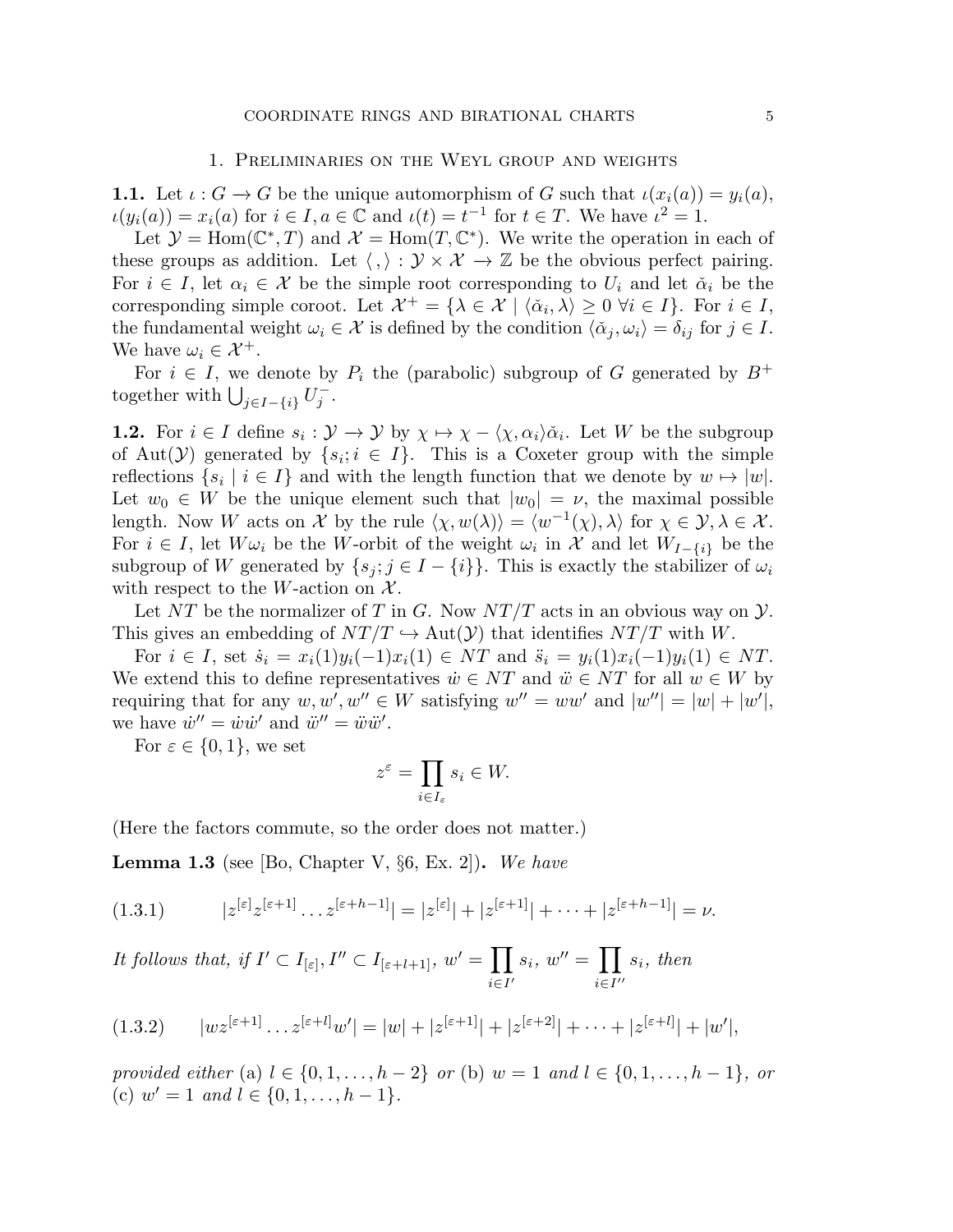1.4. We denote

(1.4.1) 
$$
Y' = \{\omega_i \mid i \in I\},\
$$

(1.4.2) 
$$
Y'' = \{w_0 \omega_i \mid i \in I\}.
$$

If  $\gamma \in Y'$ , then  $\langle \check{\alpha}_j, \gamma \rangle \ge 0$  for all  $j \in I$ . If  $\gamma \in Y''$ , then  $\langle \check{\alpha}_j, \gamma \rangle \le 0$  for all  $j \in I$ .

**1.5.** Fix  $\varepsilon \in \{0, 1\}$ . Recall that  $\mathbf{j}^{\varepsilon} = (j_1^{\varepsilon}, j_2^{\varepsilon}, \dots, j_{\nu}^{\varepsilon})$  was defined in  $(0.1.1)$ . For  $k \in \{1, 2, ..., \nu\}$ , we set

$$
\gamma_k^{\varepsilon} = s_{j_{\nu}^{\varepsilon}} \dots s_{j_{k+1}^{\varepsilon}} s_{j_k^{\varepsilon}} \omega_{j_k^{\varepsilon}},
$$
  

$$
\tilde{\gamma}_k^{\varepsilon} = s_{j_{\nu}^{\varepsilon}} \dots s_{j_{k+2}^{\varepsilon}} s_{j_{k+1}^{\varepsilon}} \omega_{j_k^{\varepsilon}}
$$

.

In order to represent  $\gamma_k^{\varepsilon}$  and  $\tilde{\gamma}_k^{\varepsilon}$  more explicitly, we will need to introduce some additional notation. For  $l \in \{1, 2, \ldots, h-2\}$  and  $i \in I_{[\varepsilon+h-l]}$ , let

$$
v_{l,i}^{\varepsilon} = z^{[\varepsilon+h-1]} z^{[\varepsilon+h-2]} \cdots z^{[\varepsilon+h-l+1]} s_i \omega_i.
$$

Let  $\mathcal{X}_1^{\varepsilon} \sqcup \mathcal{X}_2^{\varepsilon} \ldots \sqcup \mathcal{X}_h^{\varepsilon}$  be the partition of  $\{1, 2, \ldots, \nu\}$  given by

$$
\mathcal{X}_1^{\varepsilon} = \{1, 2, \dots, r_{[\varepsilon]}\},
$$
  
\n
$$
\mathcal{X}_2^{\varepsilon} = \{r_{[\varepsilon]} + 1, r_{[\varepsilon]} + 2, \dots, r_{[\varepsilon]} + r_{[\varepsilon+1]}\},
$$
  
\n
$$
\mathcal{X}_3^{\varepsilon} = \{r_{[\varepsilon]} + r_{[\varepsilon+1]} + 1, r_{[\varepsilon]} + r_{[\varepsilon+1]} + 2, \dots, r_{[\varepsilon]} + r_{[\varepsilon+1]} + r_{[\varepsilon+2]}\},
$$
  
\n
$$
\dots
$$

Since  $s_j s_{j'} = s_{j'} s_j$  for  $j, j'$  in the same  $I_\varepsilon$  and  $s_j \omega_{j'} = \omega_{j'}$  if  $j \neq j'$ , we see that

$$
\gamma_k^{\varepsilon} = v_{l,j_k^{\varepsilon}}^{\varepsilon} \text{ if } l \in \{1, 2, \dots, h-2\}, k \in \mathcal{X}_{l+2}^{\varepsilon} \subset \{r+1, r+2, \dots, \nu\},
$$
  
\n
$$
\tilde{\gamma}_k^{\varepsilon} = v_{l,j_k^{\varepsilon}}^{\varepsilon} \text{ if } l \in \{1, 2, \dots, h-2\}, k \in \mathcal{X}_l^{\varepsilon} \subset \{1, 2, \dots, \nu - h\}
$$
  
\n
$$
\tilde{\gamma}_k^{\varepsilon} \in Y' \text{ if } k \in \mathcal{X}_{h-1}^{\varepsilon} \sqcup \mathcal{X}_h^{\varepsilon} = \{\nu - h + 1, \nu - h + 2, \dots, \nu\},
$$
  
\n
$$
\gamma_k^{\varepsilon} \in Y'' \text{ if } k \in \mathcal{X}_1^{\varepsilon} \sqcup \mathcal{X}_2^{\varepsilon} = \{1, 2, \dots, r\}.
$$

For k, k' in  $\{1, 2, ..., \nu\}$  such that  $(j_k^{\varepsilon}, j_{k'}^{\varepsilon}) \notin I^*$  (see Definition 0.1), we set

$$
\gamma_{k,k'}^{\varepsilon}=s_{j_{\nu}^{\varepsilon}}\dots s_{j_{k+1}^{\varepsilon}}s_{j_{k}^{\varepsilon}}\omega_{j_{k'}^{\varepsilon}}.
$$

From the definitions we see that under these assumptions, (a)  $\gamma_{k,k'}^{\varepsilon}$  is either equal to one of the elements  $\gamma_{k''}^{\varepsilon}$  or lies in Y'.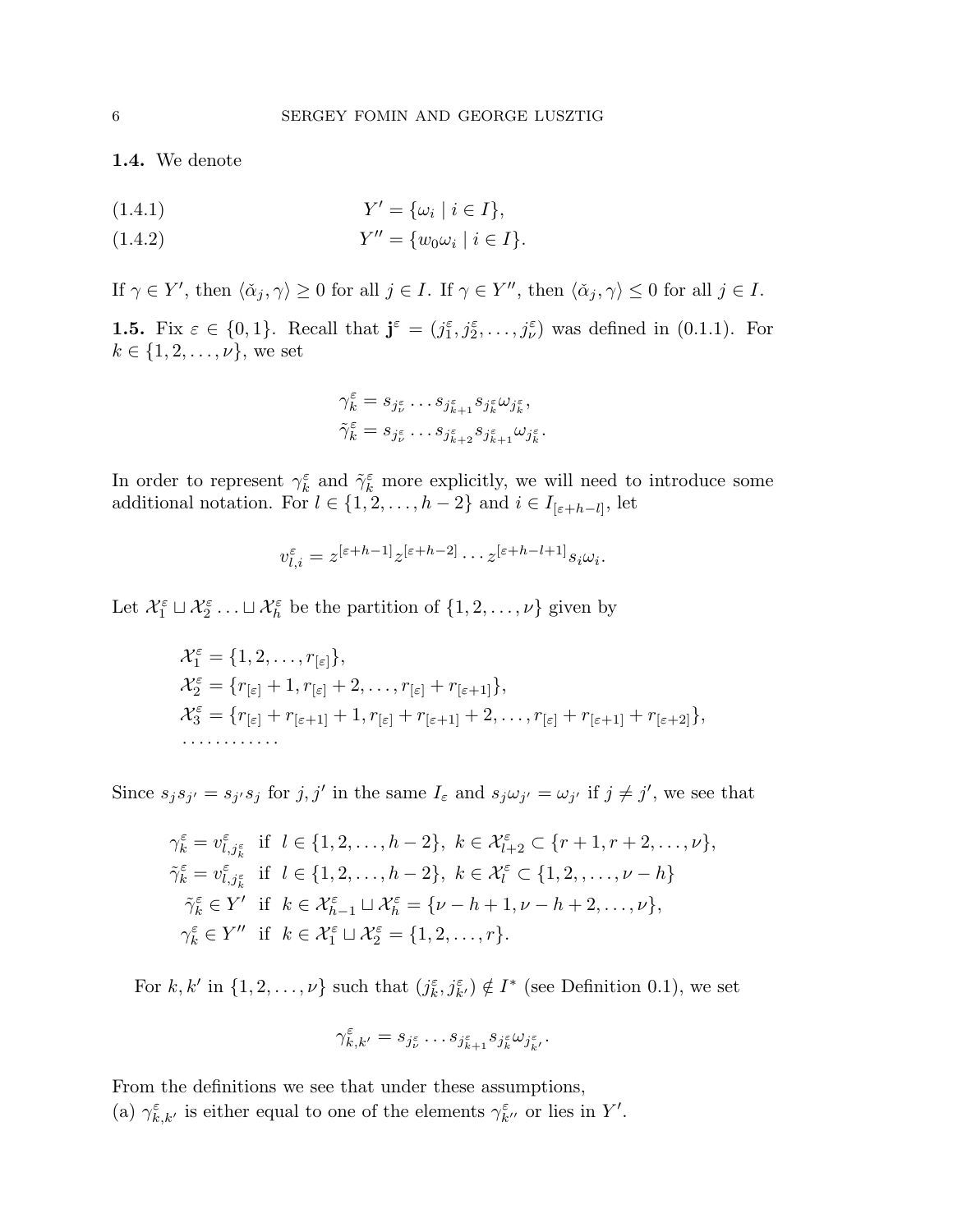**Lemma 1.6.** *Let*  $\gamma = v_{l,i}^{\varepsilon}$  *where*  $\varepsilon \in \{0,1\}$ ,  $i \in I_{[\varepsilon+h-l]}, l \in \{1,2,\ldots,h-2\}$ *.* (a) If  $j \in I_{[\varepsilon+h]}$ , then  $\langle \check{\alpha}_j, \gamma \rangle \geq 0$ . (b) *There exists*  $j \in I_{[\varepsilon+h+1]}$  *such that*  $\langle \check{\alpha}_j, \gamma \rangle < 0$ *.* 

*Proof.* Let us prove (a). We have

$$
\langle \check{\alpha}_j, \gamma \rangle = \langle s_i z^{[\varepsilon + h - l + 1]} \dots z^{[\varepsilon + h - 1]} \check{\alpha}_j, \omega_i \rangle.
$$

To show that this is nonnegative, it suffices to prove that (c)  $s_i z^{[\varepsilon+h-l+1]} \dots z^{[\varepsilon+h-1]} \check{\alpha}_j$  is a positive coroot. We have

$$
|s_i z^{[\varepsilon+h-l+1]}\cdots z^{[\varepsilon+h-1]}|=|s_i|+|z^{[\varepsilon+h-l+1]}|+\cdots+|z^{[\varepsilon+h-1]}|.
$$

(Use  $i \in I_{[\varepsilon+j-l]}$  and (1.3.2) which holds since  $l-1 \leq h-1$ .) Therefore, to prove (c), it is enough to show that

$$
|s_i z^{[\varepsilon+h-l+1]}\cdots z^{[\varepsilon+h-1]}s_j|=|s_i|+|z^{[\varepsilon+h-l+1]}|+\cdots+|z^{[\varepsilon+h-1]}|+|s_j|.
$$

The latter follows from  $(1.3.2)$  since  $l - 1 \leq h - 2$ . This proves  $(a)$ .

Now suppose that (b) does not hold. Then by (a), we have  $\langle \check{\alpha}_i, \gamma \rangle \geq 0$  for every  $j \in I$ . Therefore  $\gamma \in \mathcal{X}^+$ . Since  $\gamma \in W \omega_i$ , we have  $\gamma = \omega_i$ . Hence  $z^{[\varepsilon+h-1]}\cdots z^{[\varepsilon+h-l+1]}s_i$  is in the stabilizer of  $\omega_i$ , i.e., in  $W_{I-\{i\}}$ . This contradicts

$$
|z^{[\varepsilon+h-1]}\cdots z^{[\varepsilon+h-l+1]}s_i|=|z^{[\varepsilon+h-1]}|+\cdots+|z^{[\varepsilon+h-l+1]}|+|s_i|
$$

which holds by  $(1.3.2)$ .  $\Box$ 

**Lemma 1.7.** Let  $\varepsilon \in \{0,1\}$ ,  $i \in I_{[\varepsilon+h-l]}$ ,  $l \in \{1,2,\ldots,h-2\}$ . Let  $w \in W$  be the *unique element of minimal length in*  $\{w_1 \in W \mid w_1 \omega_i = v_{l,i}^{\varepsilon}\}.$ (a) If  $j \in I_{[\varepsilon+h]}$ , then  $|s_j w| > |w|$ . (b) *There exists*  $j \in I_{[\varepsilon+h+1]}$  *such that*  $|s_j w| < |w|$ *.* 

*Proof.* Assume that  $j \in I$  satisfies  $|s_j w| < |w|$ . Then  $|w^{-1} s_j| < |w^{-1}|$ , and using [BZ97, Proposition 2.6] we see that  $\langle \check{\alpha}_j, v_{l,i}^{\varepsilon} \rangle < 0$ . Now using Lemma 1.6(a), we deduce that  $j \notin I_{[\varepsilon+h]}$ , proving (a). Now suppose (b) does not hold. Then by (a),  $|s_j w| > |w|$  for all  $j \in I$ . Hence  $w = 1$  and  $v_{l,i}^{\varepsilon} = \omega_i$  so that  $\langle \alpha_j, v_{\lambda,i}^{\varepsilon} \rangle \geq 0$  for all  $j \in I$ . This contradicts Lemma 1.6(b).  $\Box$ 

**1.8.** Let  $\varepsilon \in \{0,1\}$ . Denote

(1.8.1) 
$$
Y^{\varepsilon} = \{v_{l,i}^{\varepsilon} \mid i \in I_{[\varepsilon+h-l]}, l \in \{1,2,\ldots,h-2\}\}.
$$

We are going to show that

(a) all the weights in  $Y^{\varepsilon}$  are distinct.

To prove this, suppose that  $v_{l,i}^{\varepsilon} = v_{l',i'}^{\varepsilon}$  where  $i \in I_{[\varepsilon+h-l]}, i' \in I_{[\varepsilon+h-l']},$  and  $l, l' \in \{1, 2, \ldots, h-2\}$ . Then  $W\omega_i = W\omega_{i'}$  and therefore  $\omega_i = \omega_{i'}$  and so  $i = i'$ .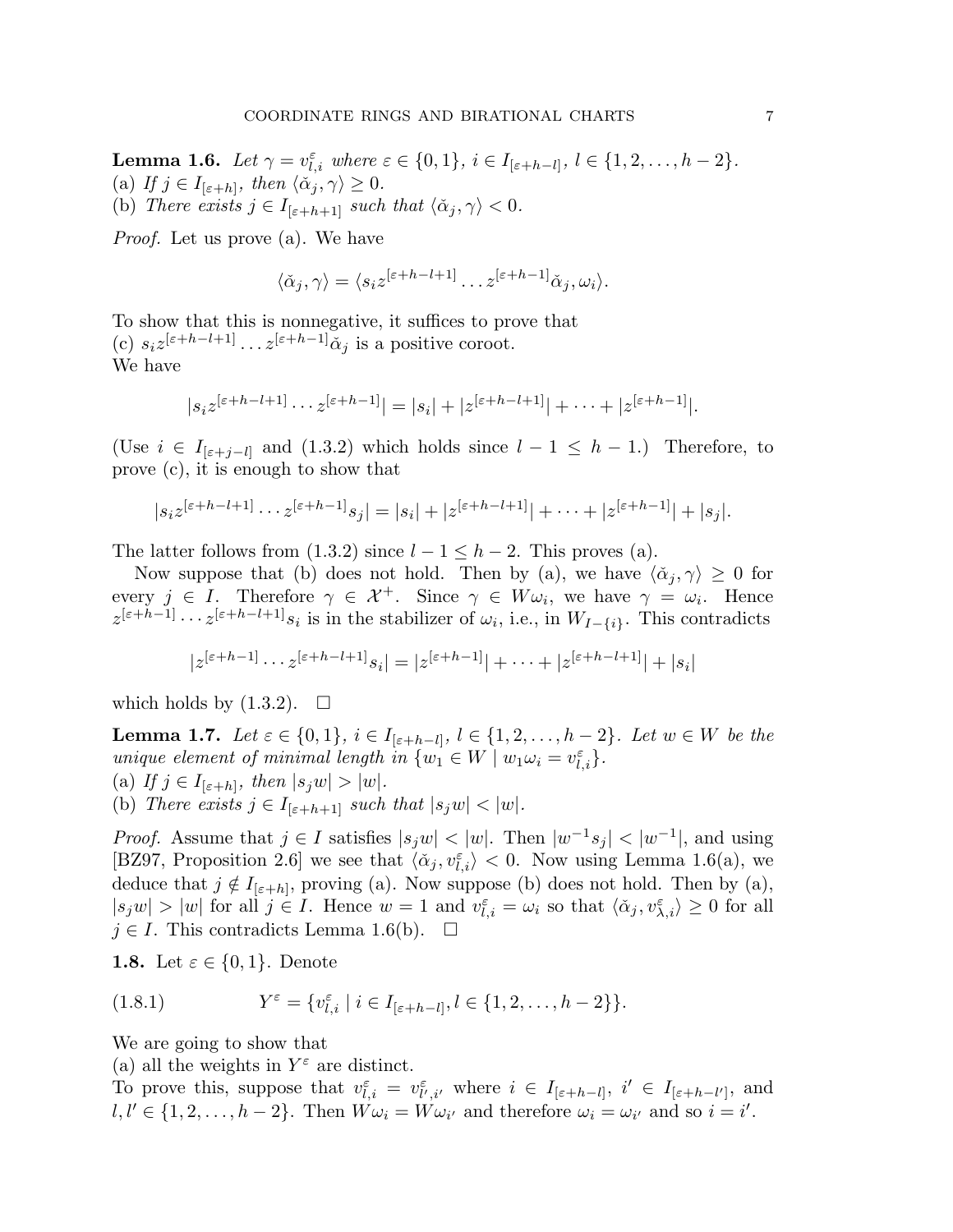Suppose that  $l \neq l'$ . Without loss of generality, we may assume that  $l > l'$ . Setting  $e = l - l' \geq 1$  we get:

$$
z^{[\varepsilon+h-l+e]} z^{[\varepsilon+h-l+e-1]} \cdots z^{[\varepsilon+h-l+1]} s_i \omega_i = s_i \omega_i.
$$

Hence

(b)  $s_i z^{[\varepsilon+h-l+e]} z^{[\varepsilon+h-l+e-1]} \dots z^{[\varepsilon+h-l+1]} s_i \in W_{I-\{i\}}.$ From (1.3.2) we see that

$$
|s_i z^{[\varepsilon+h-l+e]} z^{[\varepsilon+h-l+e-1]} \dots z^{[\varepsilon+h-l+1]} s_i|
$$
  
=  $|s_i z^{[\varepsilon+h-l+e]}| + |z^{[\varepsilon+h-l+e-1]}| + \dots + |z^{[\varepsilon+h-l+1]}| + |s_i|$ 

which contradicts (b). Hence  $l = l'$  and (a) is proved.

We note that

(1.8.2) 
$$
\sharp(Y^{\varepsilon}) = \sum_{l=1}^{h-2} r_{[\varepsilon+h-l]} = \sum_{l=1}^{h} r_{[\varepsilon+h-l]} - r_{[\varepsilon+1]} - r_{[\varepsilon]} = \nu - r.
$$

Lemma 1.9. *With the notation introduced in* (1.4.1)*,* (1.4.2)*,* (1.8.1)*, we have*  $Y^{\varepsilon} \cap Y' = \varnothing$  and  $Y^{\varepsilon} \cap Y'' = \varnothing$  (assuming G is not of type  $A_1$ ).

*Proof.* If  $\gamma \in Y^{\varepsilon}$ , then  $\langle \check{\alpha}_j, \gamma \rangle < 0$  for some j by Lemma 1.6(b); thus  $\gamma \notin Y'$  by 1.4. Assume that  $v_{l,i}^{\varepsilon} = w_0 \omega_j$  for some  $l \in \{1, 2, ..., h-2\}, i \in I_{[\varepsilon+h-l]}, j \in I$ . Then

 $\omega_i$  and  $\omega_j$  are in the same W-orbit. Hence  $i = j$  and we have

$$
z^{[\varepsilon+h-1]} z^{[\varepsilon+h-2]} \cdots z^{[\varepsilon+h-l+1]} s_i \omega_i
$$
  
=  $z^{[\varepsilon+h-1]} z^{[\varepsilon+h-2]} \cdots z^{[\varepsilon+h-l+1]} z^{[\varepsilon+h-l]} \cdots z^{[\varepsilon]} \omega_i.$ 

This implies that  $s_i z^{[\varepsilon+h-l]} \cdots z^{[\varepsilon]} \omega_i = \omega_i$ , i.e.,  $s_i z^{[\varepsilon+h-l]} \cdots z^{[\varepsilon]}$  lies is in the stabilizer of  $\omega_i$ , that is, in  $W_{I-\{i\}}$ . So any reduced expression of it does not contain  $s_i$ . If  $l \geq 2$ , this contradicts

$$
|s_i z^{[\varepsilon+h-l]} \cdots z^{[\varepsilon]}| = |s_i| + |z^{[\varepsilon+h-l]}| + \cdots + |z^{[\varepsilon]}|.
$$

since  $h - l + 1 + 1 \leq h$ . Therefore  $l = 1$  and moreover any reduced expression of  $s_i w_0$  does not contain  $s_i$ . But this cannot happen if G is of type other than  $A_1$ . Indeed, for some  $\varepsilon \in \{0,1\},\$ 

$$
z^{[\varepsilon+h-1]}z^{[\varepsilon+h-2]}\cdots z^{[\varepsilon+h-l+1]}z^{[\varepsilon+h-l]}\cdots z^{[\varepsilon]}
$$

gives a reduced expression of  $w_0$  such that  $s_i$  appears in the first group  $z^{[\varepsilon+h-1]}$ . If  $s_i$  does not appear in any other group, then there are only two factors and  $h = 2$ . But  $h > 2$  in any type other than  $A_1$ .  $\Box$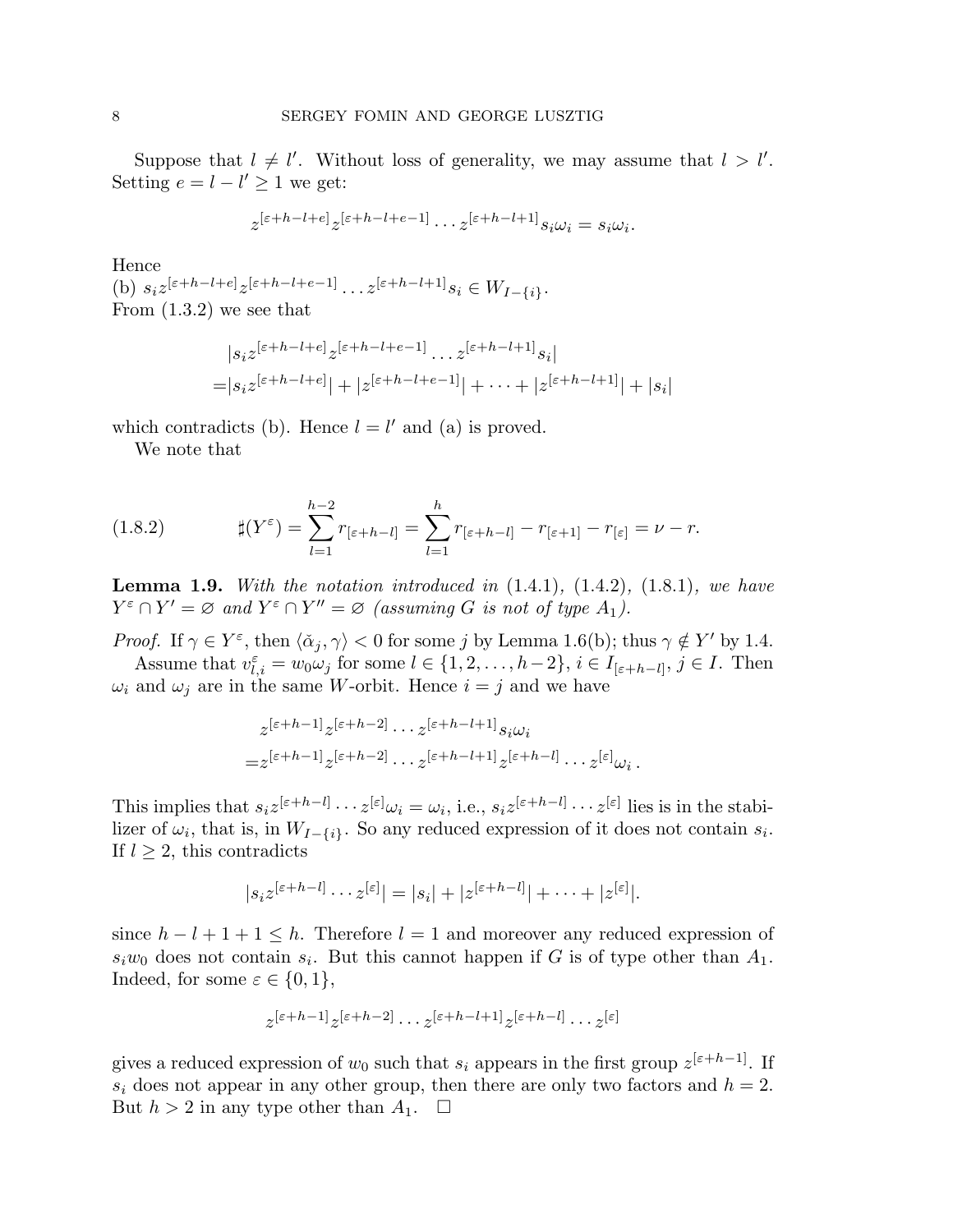#### 2. An irreducibility property

In this section, we prove the following result.

**Proposition 2.1.** Let  $w, w' \in W$ . The set  $U^+ \cap (B^- \dot{w}' B^+ \dot{w}^{-1})$  is empty if  $w' \nleq w$ ; *it is smooth and irreducible, of dimension*  $\nu - |w'|$ *, if*  $w' \leq w$ *.* 

2.2. For  $y \in W$ , let

$$
U_y^+ = \{ u \in U^+, \dot{y}^{-1} u \dot{y} \in U^-\},
$$
  

$$
U^{+y} = \{ u \in U^+, \dot{y}^{-1} u \dot{y} \in U^+\}.
$$

The multiplication map  $U_y^+ \times U^{+y} \xrightarrow{\sim} U^+$  is an isomorphism of varieties.

**2.3.** For  $x \in G$  and a subgroup C of G, we shall write <sup>x</sup>C instead of  $xCx^{-1}$ . For  $w \in W$ , we shall write  ${}^wC$  instead of  ${}^{\dot w}C$ .

We denote by  $\mathcal B$  the variety of Borel subgroups in G. For  $B', B'' \in \mathcal B$ , there is a unique  $w \in W$  such that for some  $x', x''$  in G we have  $B' = x'B^+, B'' = x''B^+,$  $x'^{-1}x'' \in B^+ \dot{w} B^+$ ; we then write  $w = \text{pos}(B', B'')$ .

For  $z, z' \in W$ , we denote

$$
\mathcal{R}_{z,z'} = \{ B \in \mathcal{B} \mid \text{pos}(B^-, B) = z', \text{ pos}(B, B^+) = z^{-1} w_0 \}.
$$

It is known [KL79] that  $\mathcal{R}_{z,z'}$  is nonempty if and only if  $z \leq z'$ . We show:

**Proposition 2.4.** *If*  $z \leq z'$  *then*  $\mathcal{R}_{z,z'}$  *is smooth, irreducible of dimension*  $|z'| - |z|$ *.* 

*Proof.* We shall adapt an argument in [L98, 1.4] by replacing  $\mathbb{R}$  by  $\mathbb{C}$ . The set

$$
\tilde{\mathcal{R}}_{z,z'} = \{ B \in \mathcal{B} \mid \text{pos}(B^-, B) = z', \text{pos}(B, {}^{w_0 z}B^-) = w_0 \}.
$$

is an open nonempty subset in  $\{B \mid \text{pos}(B^-, B) = z'\} \cong \mathbb{C}^{|z'|}$ . Hence it is smooth irreducible of dimension  $|z'|$ . Clearly, the map  $(B, u) \mapsto {}^uB$  is an isomorphism  $\mathcal{R}_{z,z'} \times (U^-\cap {}^{w_0z}U^-) \stackrel{\sim}{\longrightarrow} \mathcal{\tilde{R}}_{z,z'}.$  Now the claim follows since  $U^-\cap {}^{w_0z}U^- \cong \mathbb{C}^{|\bar{z}|}.$ 

**2.5.** A result related to Proposition 2.4 holds for the analogue of  $\mathcal{R}_{z,z'}$  over a finite field  $\mathbb{F}_q$ . By [KL79], the number of  $\mathbb{F}_q$ -rational points in this analogue is given by the polynomial  $R_{z,z'}$  in *loc.cit.* evaluated at q. By the inductive formula in *loc.cit.*, the latter is monic of degree  $|z'|-|z|$ .

*Proof of Proposition 2.1.* Setting  $B = {}^{x}B^{+}$ , we can reformulate Proposition 2.4 as the statement that

$$
\{xB^{+} \in G/B^{+} \mid \text{pos}(B-,^{x}B^{+}) = z', \text{pos}(^{x}B^{+}, B^{+}) = z^{-1}w_{0}\}
$$
  
= ((U^{+}w\_{0}zB^{+}) \cap (B^{-}(w\_{0}z'^{-1})B^{+}))/B^{+}  
= (U^{+}\_{w\_{0}z}(w\_{0}z)) \cap (B^{-}(w\_{0}z'^{-1})B^{+})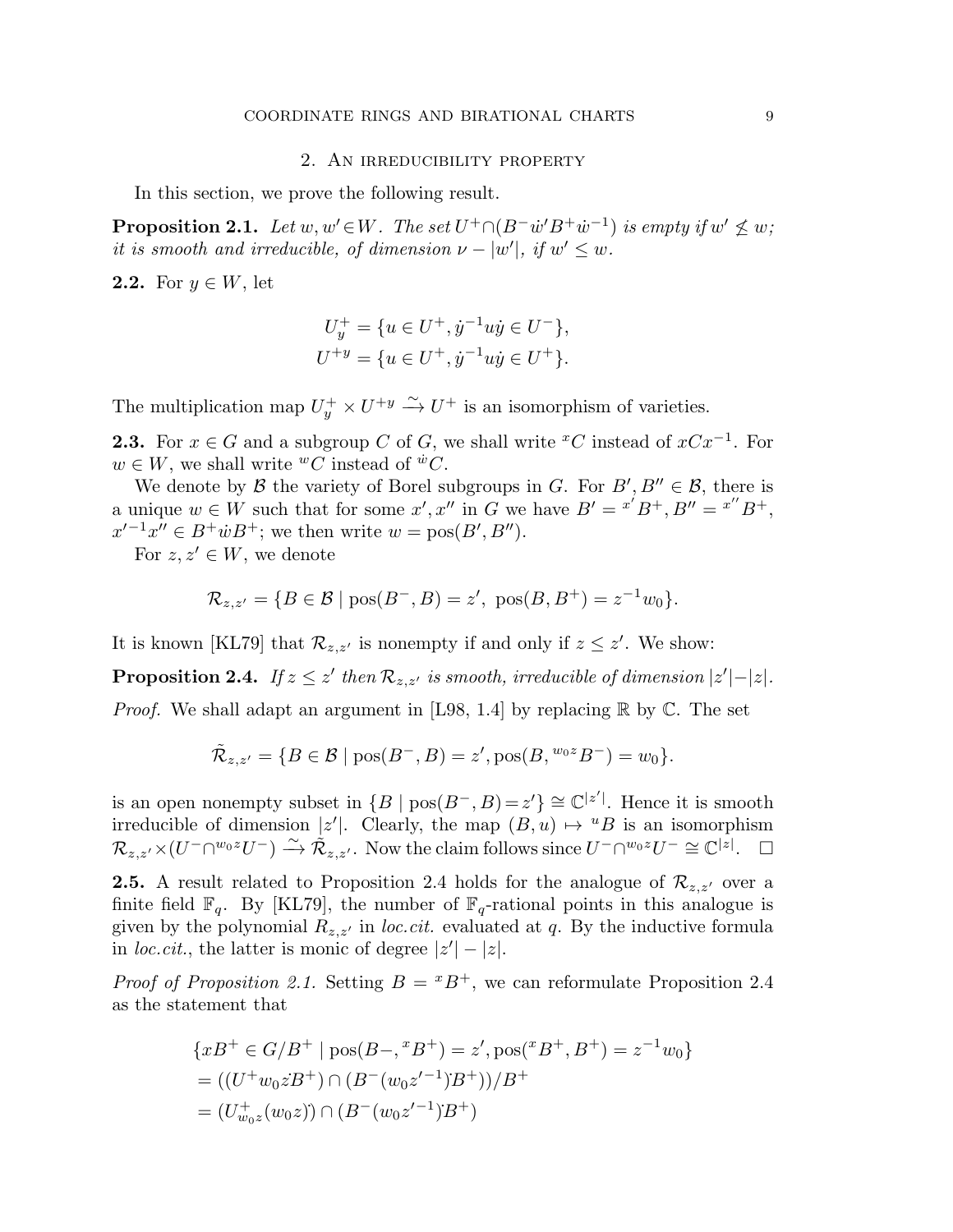is smooth, irreducible of dimension  $|z'|-|z|$  if  $z \leq z'$ , and is empty if  $z \nleq z'$ .

Replacing here  $w_0z, w_0z'$  by  $w, w'$  we deduce that  $(U_w^+ \dot w) \cap (B^- \dot w' B^+)$  is smooth,

irreducible of dimension  $|w| - |w'|$  if  $w' \leq w$ , and is empty if  $w' \nleq w$ .

Using 2.2, we see that the map

$$
(U_w^+ \dot w) \cap (B^- \dot w' B^+) \times U^{+w} \to (U^+ \dot w) \cap (B^- \dot w' B^+)
$$

given by  $(u'\dot{w}, u'') \mapsto u'u''\dot{w}$  with  $u' \in U_w^+$  such that  $u'\dot{w} \in B^- \dot{w}'B^+$  and  $u'' \in$  $U^{+w}$  is an isomorphism of varieties. Since  $U^{+w} \cong \mathbb{C}^{\nu-|w|}$ , we conclude that  $(U^{\dagger} \dot{w}) \cap (B^- \dot{w}' B^{\dagger})$  is smooth, irreducible of dimension  $\nu - |w'|$  if  $w' \leq w$ , and is empty if  $w' \nleq w$ . This completes the proof of Proposition 2.1.  $\square$ 

# 3. Proof of Theorem 0.3

When G is of type  $A_1$ , we have  $\mathbf{j}^0 = \mathbf{j}^1$  and the theorem is trivial. For the rest of this section, we assume that G is not of type  $A_1$ .

**3.1.** Fix  $i \in I$ . Let

$$
V_i = \{ f \in O(G) \mid f(uts) = \omega_i(t) f(g) \,\,\forall u \in U^-, t \in T, g \in G \}.
$$

The group G acts on  $V_i$  by  $g_1 : f \mapsto g_1f$  where  $(g_1f)(g) = f(gg_1)$ . There is a unique  $f \in V_i$  such that  $f(gu) = f(g)$  for all  $g \in G, u \in U^+$  and such that  $f(1) = 1$ . We denote it by  $\Delta$ . (Note that  $\Delta$  depends on the choice of *i*.)

We show that  $\Delta(\dot{s}_i) = 0$ . Setting  $g_c = y_i(-c)\check{\alpha}_i(c^{-1})x_i(c)$  for  $c \in \mathbb{C}^*$ , we see that  $\lim_{c \to \infty} g_c = \dot{s}_i$  in G. We have  $\Delta(g_c) = \omega_i(\check{\alpha}_i(c^{-1})) = c^{-1}$ , so  $\Delta(\dot{s}_i) = \lim_{c \to \infty} c^{-1} = 0$ . It follows that  $\Delta$  vanishes on  $U^{-} \dot{s}_i B^{+}$ , hence also on the closure (a)  $Z = \overline{U^{-} \dot{s}_i B^{+}} = \bigcup_{w; s_i \leq w} U^{-} \dot{w} B^{+} = \bigcup_{w \in W - W_{I - \{i\}}} U^{-} dw B^{+} = G - (U^{-} P_i).$ The function  $\Delta$  is preserved (up to a nonzero scalar) by the action of  $P_i$  on  $V_i$ . Hence  $\Delta$  takes only nonzero values on the open subset  $U^{-}P_{i}$  of G, implying that (b)  $Z = \{g \in G; \Delta(g) = 0\}.$ 

**Definition 3.2.** Let  $i \in I$  and  $\gamma \in W \omega_i$ . Following [BZ97], we set  $\Delta_{\gamma} = \ddot{w} \Delta$ , where  $w \in W$  is such that  $w\omega_i = \gamma$ . This does not depend on the choice of w. In particular,  $\Delta_{\omega_i} = \Delta$ .

Let  $\Delta^+_\gamma$  be the restriction of  $\Delta_\gamma$  to  $U^+$ . For  $u \in U^+$ , we have  $\Delta^+_\gamma(u) = \Delta(u\ddot{w}),$ with w as above. (Note that  $\Delta^+_\gamma$  is not identically zero on  $U^+$ . Otherwise we would have  $\Delta(U^-B^+\ddot{w})=0$ ; but  $U^-B^+\ddot{w}$  is dense in G; hence  $\Delta=0$ , a contradiction.)

We will also use the notation

(3.2.1) 
$$
\mathcal{Z}_{\gamma} = \{ u \in U^+ \mid \Delta^+_{\gamma}(u) = 0 \}.
$$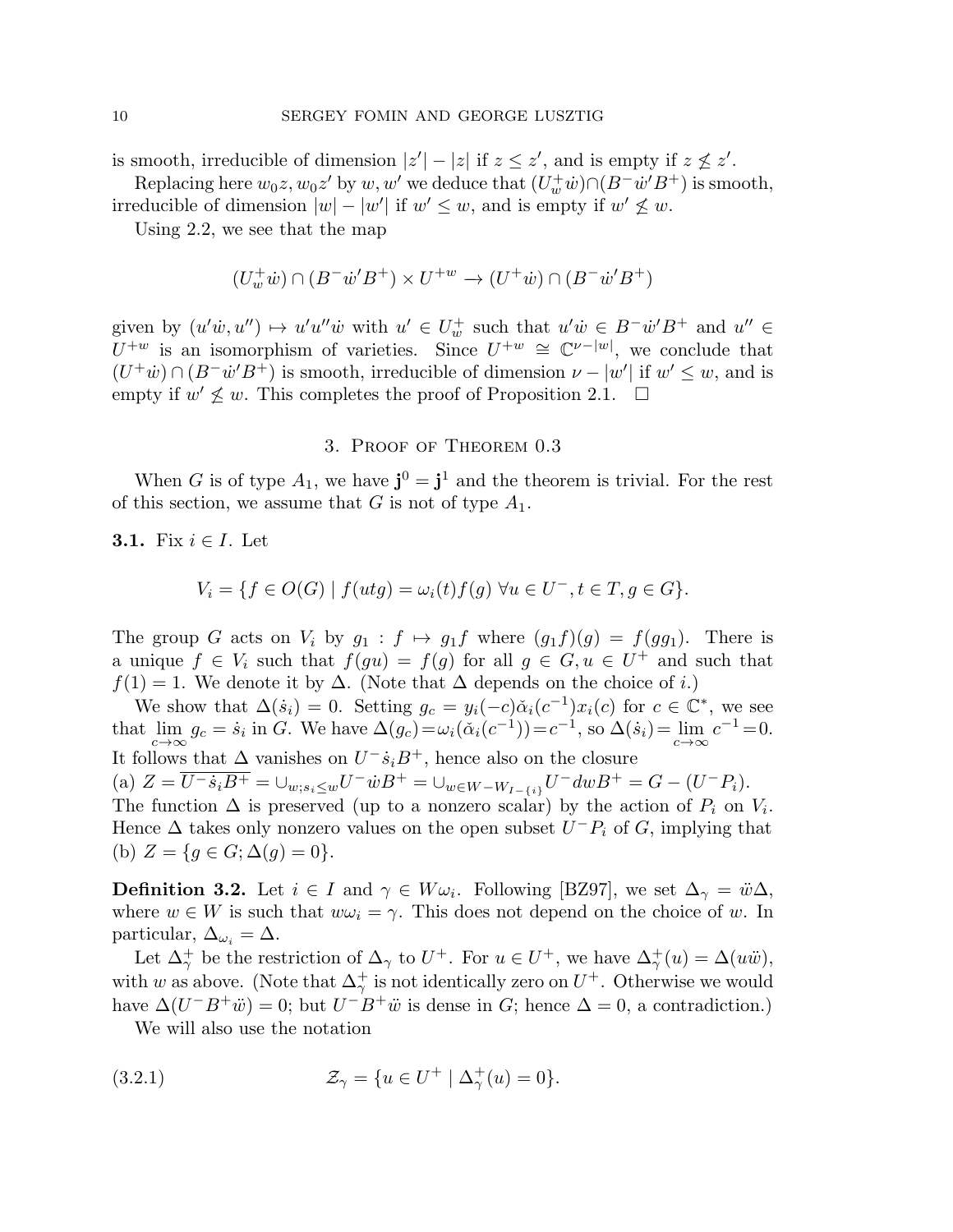**Lemma 3.3.** *Let*  $i \in I$ *,*  $w \in W$ *, and*  $\gamma = w\omega_i$ *. Then* (a)  $\mathcal{Z}_{\gamma} = \bigcup_{y \in W - W_{I - \{i\}}}(U^+ \cap (U^- \dot{y} B^+ \dot{w}^{-1}));$ (b) *if*  $s_i \nleq w$  *then*  $\mathcal{Z}_{\gamma}$  *is empty;* (c) if  $s_i \leq w$ , then  $\mathcal{Z}_{\gamma}$  is the closure of  $U^+ \cap (U^- \dot{s}_i B^+ \dot{w}^{-1})$  (a smooth irreducible *variety of dimension*  $\nu - 1$ *)*.

*Proof.* Using  $3.1(a)$ , (b), we get

$$
\mathcal{Z}_{\gamma} = \{ u \in U^{+}; \Delta(u\ddot{w}) = 0 \} = \{ u \in U^{+}; u\ddot{w} \in Z \} = \{ u \in U^{+} \mid u\ddot{w} \in \bigcup_{y \in W - W_{I - \{i\}}} U^{-} dy B^{+} \},\
$$

and (a) follows. (We used that  $B^+\ddot{w}^{-1} = B^+\dot{w}^{-1}$ .)

By Proposition 2.1,  $U^+\cap (U^-s_iB^+\dot w^{-1})$  is smooth irreducible of dimension  $\nu-1$ provided that  $s_i \leq w$  and is empty if  $s_i \not\leq w$ . Moreover if y satisfies  $s_i \leq y$ , then the same Proposition shows that  $U^+ \cap (U^- \dot{y} B^+ \dot{w}^{-1})$  is either empty or irreducible of dimension  $\nu - |y| \leq \nu - 2$ . Since, by Krull's theorem,  $\mathcal{Z}_{\gamma}$  is either empty or of pure dimension  $\nu - 1$ , the statements (b) and (c) follow.  $\square$ 

**Lemma 3.4.** *Let*  $\varepsilon \in \{0, 1\}$ ,  $\gamma \in Y^{\varepsilon}$ *. Then:* 

(a)  $\mathcal{Z}_{\gamma}$  *(see* (3.2.1)*)* is an irreducible variety of dimension  $\nu - 1$ ;

(b) *for any*  $j \in I_{[\varepsilon+h]}$  *and any*  $c \in \mathbb{C}$  *we have*  $\mathcal{Z}_{\gamma}x_j(c) \subset \mathcal{Z}_{\gamma}$ ;

(c) *there exists*  $j \in I_{[\varepsilon+h+1]}$  *such that for some*  $c \in \mathbb{C}$  *we have*  $\mathcal{Z}_{\gamma}x_i(c) \not\subset \mathcal{Z}_{\gamma}$ *.* 

*Proof of* (a). We write  $\gamma = w\omega_i$  with  $i \in I, w \in W$ . By Lemma 1.9, we have  $\gamma \notin Y'$  hence  $w \notin W_{I-\{i\}}$  so that  $s_i \leq w$ . Now (a) follows from Lemma 3.3(c).  $\square$ 

*Proof of* (b). We write  $\gamma = w\omega_i$  where  $i \in I$  and  $w \in W$  is the unique element of minimal length in  $\{w_1 \in W \mid w_1 \omega_i = \gamma\}$ . Using Lemma 3.3(c), we see that it is enough to show that for  $j, c$  as in (b) we have

$$
(U^+\cap(U^-{\dot{y}}B^+{\dot{w}}^{-1}))x_j(c)\subset U^+\cap(U^-{\dot{y}}B^+{\dot{w}}^{-1})
$$

for any  $y \in W - W_{I-\{i\}}$ . This follows from  $\dot{w}^{-1}x_j(c) \in U^+\dot{w}^{-1}$  which in turn follows from  $|s_j w| > |w|$  (see 1.7(a)) or equivalently  $|w^{-1} s_j| > |w^{-1}|$ .  $\Box$ 

*Proof of* (c). Suppose that (c) does not hold. Using (b), we see that for any  $j \in I$ and any  $c \in \mathbb{C}$  we have  $\mathcal{Z}_{\gamma}x_j(c) \subset \mathcal{Z}_{\gamma}$ . Since the elements  $x_j(c)$  for various j, c generate the group  $U^+$ , it follows that  $\mathcal{Z}_{\gamma}U^+\subset\mathcal{Z}_{\gamma}$ . Since  $\mathcal{Z}_{\gamma}^{\gamma}\neq\emptyset$ , we conclude that  $\mathcal{Z}_{\gamma} = U^+$ . This contradicts Lemma 3.3(b),(c).  $\Box$ 

**Lemma 3.5.** Let  $\gamma \in Y^0$  and  $\gamma' \in Y^1$ . Then every irreducible component of  $\mathcal{Z}_{\gamma} \cap \mathcal{Z}_{\gamma'}$  has dimension  $\leq \nu-2$ .

*Proof.* By Lemma 3.4(c) with  $\varepsilon = 0$ , there exist  $j \in I_{[h+1]}$  and  $c \in \mathbb{C}$  such that  $\mathcal{Z}_{\gamma}x_j(c) \not\subset \mathcal{Z}_{\gamma}$ . By Lemma 3.4(b) with  $\varepsilon = 1$ , we have  $\mathcal{Z}_{\gamma'}x_j(c) \subset \mathcal{Z}_{\gamma'}$ . Therefore  $\mathcal{Z}_{\gamma} \neq \mathcal{Z}_{\gamma'}$ . Since  $\mathcal{Z}_{\gamma}, \mathcal{Z}_{\gamma'}$  are irreducible of dimension  $\nu - 1$ , the lemma follows.  $\square$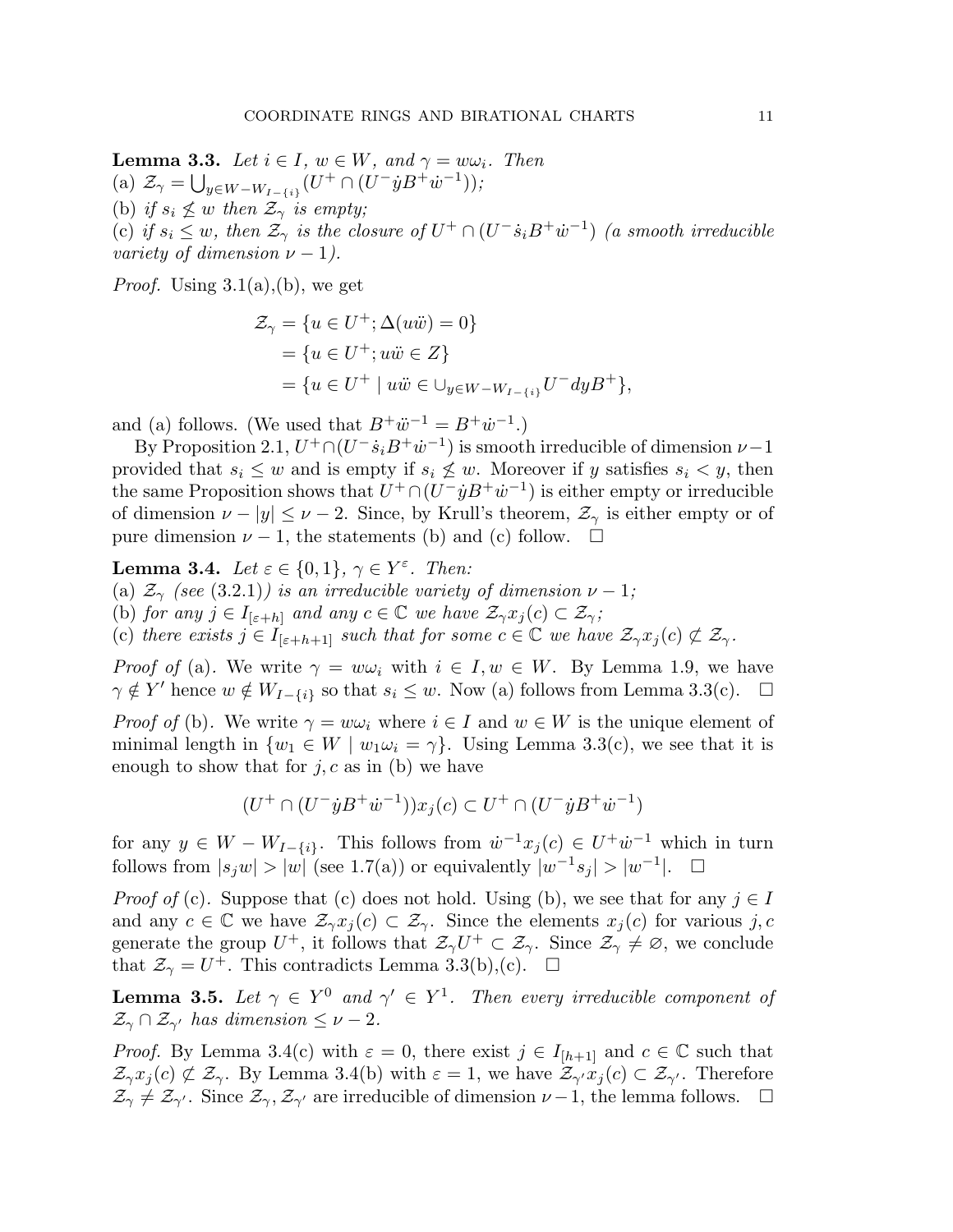3.6. Consider the partition

$$
(3.6.1)\qquad \qquad U^+ = \bigsqcup_{z \in W} U^+(z)
$$

where

$$
U^+(z) = U^+ \cap B^- \dot{z} B^-
$$

is smooth and irreducible of dimension |z| (cf. Proposition 2.1 with  $(w, w')$  replaced by  $(w_0, zw_0)$ . Furthermore, the closure of  $U^+(z)$  in  $U^+$  is equal to  $\Box$  $z';z' \leq z$  $U^+(z').$ 

It follows that  $U^+(w_0)$  is open dense in  $U^+$ . For  $z \in W$ , we set

$$
U^-(z) = U^- \cap B^+ \dot{z} B^+ = \iota(U^+(z))
$$

(see 1.1 for the definition of  $\iota$ ). Then

$$
U^- = \bigsqcup_{z \in W} U^-(z)
$$

and  $U^-(w_0)$  is open dense in  $U^-$ .

Let

$$
A: U^+(w_0) \xrightarrow{\sim} U^+(w_0)
$$

be the composition

$$
U^+(w_0) \xrightarrow{\sim} \{B \in \mathcal{B} \mid \text{pos}(B^+, B) = \text{pos}(B, B^-) = w_0\} \xrightarrow{\sim} U^-(w_0) \xrightarrow{\sim} U^+(w_0)
$$

where the first isomorphism is  $u \mapsto {}^uB^-$ , the second isomorphism is the inverse of  $u' \mapsto u' B^+$ , and the third isomorphism is the restriction of  $\iota$ .

We will show that A is an involution. For  $u \in U^+$ , we have  $^uB^- = \iota^{(A(u))}B^+$ . Replacing u by  $A(u)$  we obtain  $A^{(u)}B^{-} = \iota(A^{2}(u))B^{+}$ . Applying u, we obtain  $u(A(u))B^+ = A^2(u)B^-$ , i.e.,  $uB^- = A^2(u)B^-$ . Hence  $u = A^2(u)$  and  $A^2 = 1$ .

**3.7.** Let  $\varepsilon \in \{0, 1\}$ . We denote

$$
\mathcal{V}^{\varepsilon} = \{ u \in U^+ \mid \Delta^+_{\gamma^\varepsilon_k}(u) \neq 0, \Delta^+_{\tilde{\gamma}^\varepsilon_k}(u) \neq 0, k = \{1, 2, \dots, \nu\} \}.
$$

This set is open in  $U^+$ . It is also nonempty, since each of  $\Delta_{\gamma_k^{\varepsilon}}^+$ ,  $\Delta_{\tilde{\gamma}_k^{\varepsilon}}^+$  $\tilde{\gamma}_k^{\varepsilon}$  is not identically zero on  $U^+$ . We denote

$$
\mathcal{V}_{*}^{\varepsilon} = \{ u \in U^{+}(w_{0}) \mid A(u) \in \mathcal{V}^{\varepsilon} \} = U^{+}(w_{0}) \cap A^{-1}(\mathcal{V}^{\varepsilon}) \}.
$$

This set is open in  $U^+$ . It is also nonempty, as it is the intersection of two open nonempty subsets of  $U^+$ . We shall need the following result from [BZ97], [FZ99]: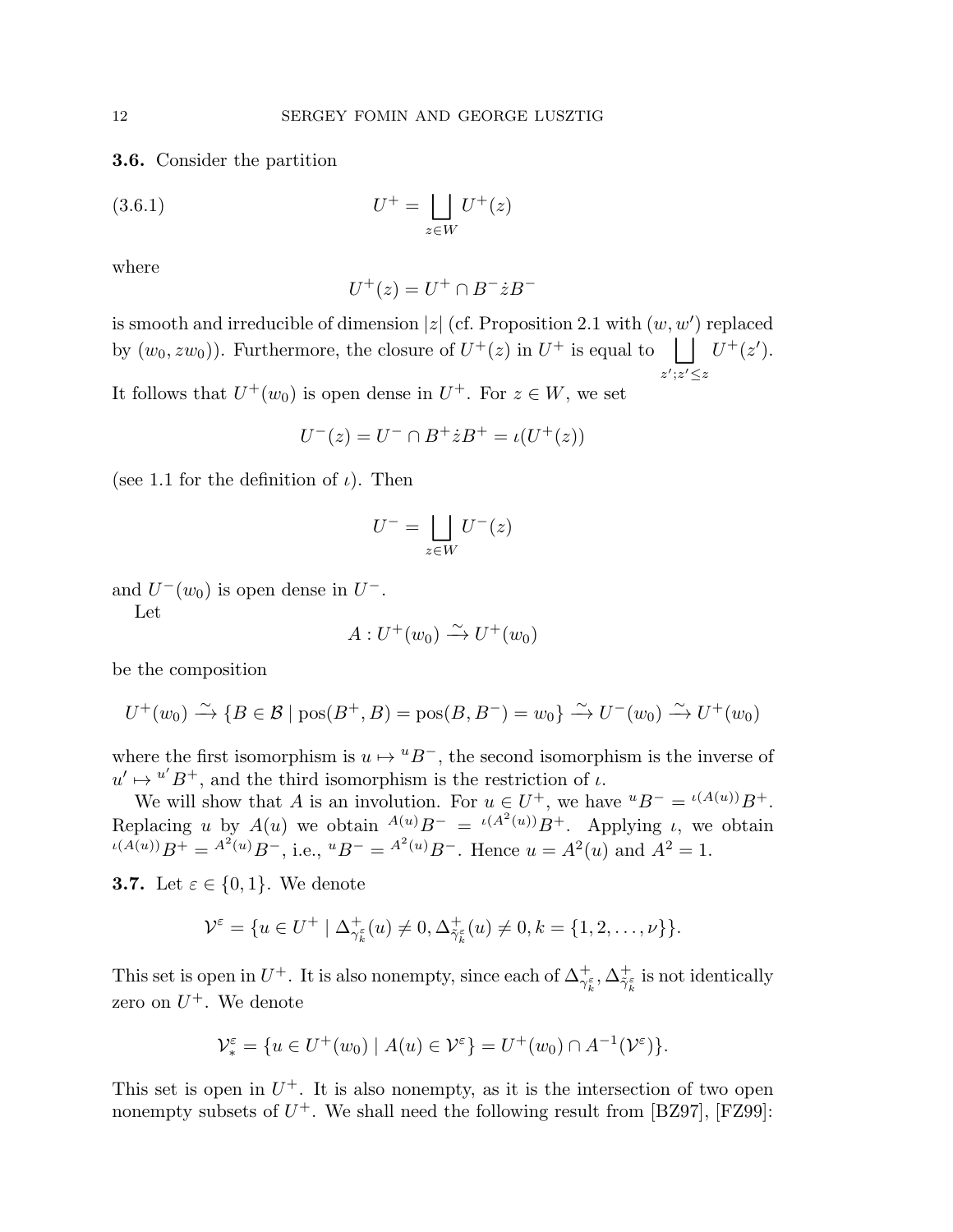**Lemma 3.8.** The map  $f_{\mathbf{j}^{\varepsilon}} : \mathbb{C}^{\nu} \to U^+$  restricts to an isomorphism  $(\mathbb{C}^*)^{\nu} \xrightarrow{\sim} \mathcal{V}_{*}^{\varepsilon}$ . 3.9. Using the results in 1.5, we see that

(3.9.1) 
$$
\mathcal{V}_{*}^{\varepsilon} = \{ u \in U^{+}(w_{0}) \mid \Delta_{\gamma}^{+}(Au) \neq 0 \text{ for all } \gamma \in Y^{\varepsilon} \cup Y' \cup Y'' \}.
$$

If  $\gamma = \omega_i$  with  $i \in I$ , then  $\Delta^+_{\gamma}$  is the function  $u \mapsto \Delta_{\omega_i}(u) = \Delta_{\omega_i}(1) = 1$ (a constant function). If  $\gamma = w_0 \omega_i$  with  $i \in I$ , then  $\Delta^+_{\gamma}(u) \neq 0$  for any  $u \in U^+(w_0)$ . (Indeed, writing  $u = u' \dot{w}_0 b'$  with  $u' \in U^-, b' \in B^-$ , so that  $u \dot{w}_0 = u' t u_1$  with  $t \in T, u_1 \in U^+$ , we have  $\Delta^+_{\gamma}(u) = \Delta_{\omega_i}(u\dot{w}_0) = \Delta_{\omega_i}(u'tu_1) = \omega_i(t) \neq 0$ .) It follows that Y' and Y'' can be eliminated from  $(3.9.1)$ , and we conclude that

(3.9.2) 
$$
\mathcal{V}_{*}^{\varepsilon} = \{ u \in U^{+}(w_{0}) \mid \Delta_{\gamma}^{+}(Au) \neq 0 \text{ for all } \gamma \in Y^{\varepsilon} \}.
$$

**Lemma 3.10.** dim $(U^+(w_0) - (\mathcal{V}^0_*) \cup \mathcal{V}^1_*)) \leq \nu - 2$ .

*Proof.* From (3.9.2), we obtain

$$
U^+(w_0) - (\mathcal{V}^0_* \cup \mathcal{V}^1_*) = \bigcup_{(\gamma,\gamma') \in Y^0 \times Y^1} A(U^+(w_0) \cap \mathcal{Z}_\gamma \cap \mathcal{Z}_{\gamma'}).
$$

It remains to use that  $\dim(\mathcal{Z}_{\gamma} \cap \mathcal{Z}_{\gamma'}) \leq \nu - 2$  for  $(\gamma, \gamma') \in Y^0 \times Y^1$  (see 3.5).  $\Box$ 

**Lemma 3.11.** Let  $\mathbf{i} = (i_1, i_2, \ldots, i_n) \in I^n$  be a reduced expression, that is, the  $element \ w = s_{i_1} \ldots s_{i_n} \in W$  *has length n. Let* 

$$
'f_{\mathbf{i}}: (\mathbb{C}^*)^n \to U^+
$$

*be the restriction of the map*  $f_i$  *in* (0.1.2)*. Then*  $'f_i$  *is an isomorphism of*  $(\mathbb{C}^*)^n$ *onto an open subset* ′U +  $\int_{\mathbf{i}}^{+}$  *of*  $U^{+}(w)$ *.* 

*Proof.* Induction on n. For  $n = 0$ , the result is obvious. Assume that  $n \geq 1$ . Let  $\mathbf{i}' = (i_1, i_2, \dots, i_{n-1}) \in I^{n-1}$  and let  $w' = s_{i_1} \dots s_{i_{n-1}}$ . The map

$$
U^+(w') \times \mathbb{C}^* \to U^+(w)
$$

$$
(u', c) \mapsto u'x_{i_n}(c)
$$

is an isomorphism of  $U^+(w') \times \mathbb{C}^*$  onto an open subset of  $U^+(w)$ . It restricts to an isomorphism of  $'U_{\mathbf{i}'}^{+}$  $i^+ \times \mathbb{C}^*$  onto an open subset  $'U_i^+$  $\mathbf{u}^+$  of  $U^+(w)$ .  $\Box$ 

**3.12.** Let  $\varepsilon \in \{0,1\}$  and let  $i \in I_{[\varepsilon+h+1]}$ . Define  $k \in \mathcal{X}_h^{\epsilon}$  (in the notation of 1.5) by  $j_k^{\varepsilon} = i$ . Let  $\mathbb{C}_i^{\nu}$  (resp. ' $\mathbb{C}_i^{\nu}$ ) be the subset of  $\mathbb{C}^{\nu}$  consisting of all  $(a_1, a_2, \ldots, a_{\nu})$  such that  $a_l \in \mathbb{C}^*$  for  $l \neq k$  whereas  $a_k \in \mathbb{C}$  (resp.  $a_k = 0$ ). By restricting  $f_{\mathbf{j}^{\varepsilon}} : \mathbb{C}^{\nu} \to U^+$ to  $\mathbb{C}_i^{\nu}$  (resp.  $'\mathbb{C}_i^{\nu}$ ), we obtain maps  $f_{\mathbf{j}^{\varepsilon};i} : \mathbb{C}_i^{\nu} \to U^+$  and  $'f_{\mathbf{j}^{\varepsilon};i} : \mathbb{C}_i^{\nu} \to U^+$ .

It follows from Lemma 3.11 that

(a)  $'f_{\mathbf{j}^{\varepsilon};i}$  is an isomorphism of  $'\mathbb{C}_{i}^{\nu}$  onto an open subset  $'U_{\mathbf{j}^{\varepsilon}}^{+}$  $j^{\epsilon}_{\epsilon;i}$  of  $U^+(w_0s_i)$ .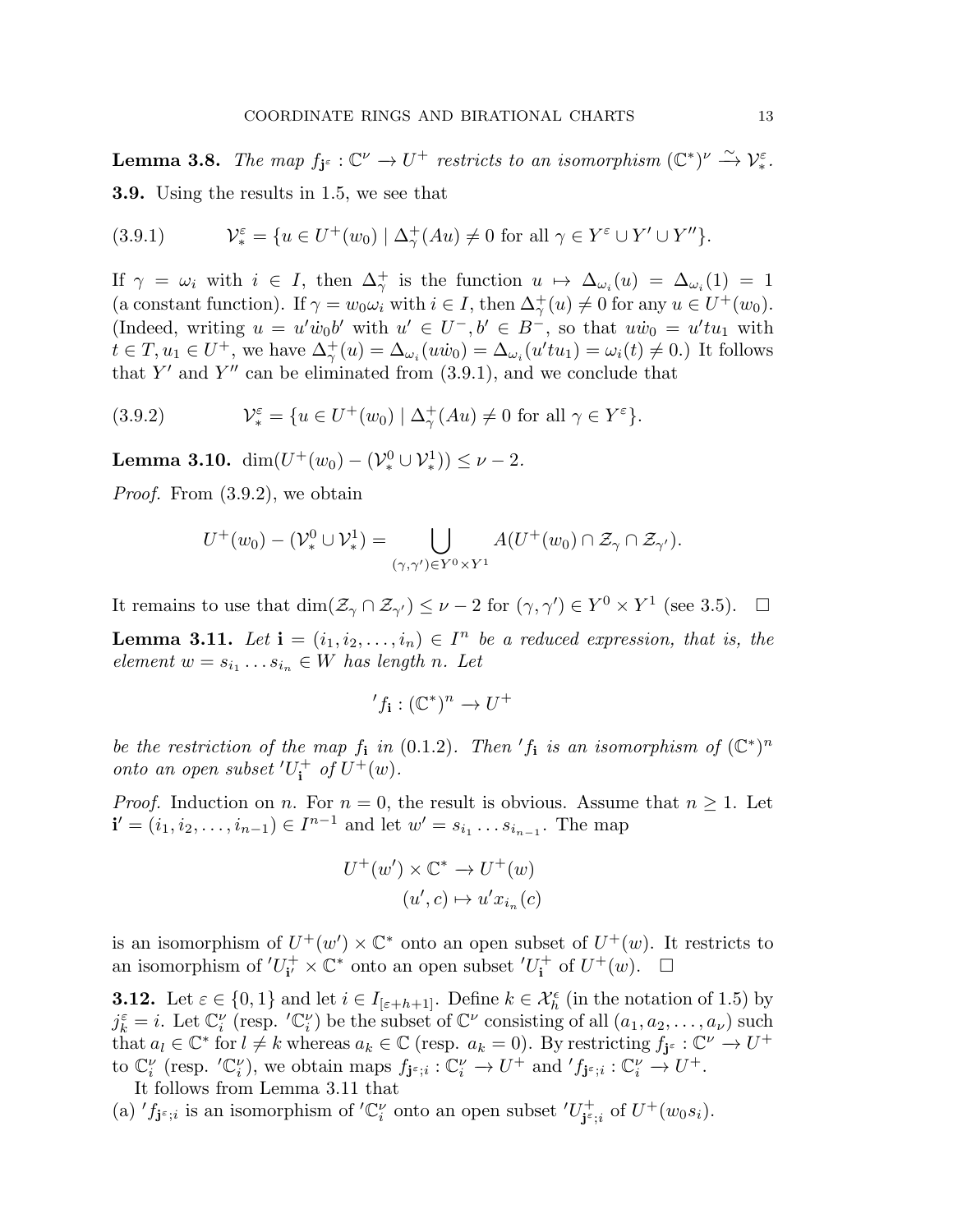We next prove that

(b)  $f_{\mathbf{j}^{\varepsilon};i}$  is an isomorphism of  $\mathbb{C}_i^{\nu}$  onto an open subset  $U_{\mathbf{j}^{\varepsilon}}^+$  $j^{\epsilon};_i$  of  $U^+(w_0) \cup U^+(w_0s_i)$ containing  $'U_{i^{\varepsilon}}^{+}$  $^{+}_{\mathbf{j}^{\varepsilon};i}.$ 

*Proof.* The map  $U^+(w_0s_i) \times \mathbb{C} \to U^+, (u',c) \mapsto u'x_{i_n}(c)$ , is an isomorphism of  $U^+(w_0s_i) \times \mathbb{C}$  onto an open subset of  $U^+(w_0) \cup U^+(w_0s_i)$ . It restricts to an isomorphism of  $'U_{i\epsilon}^+$  $j^{\epsilon}$ <sub>j</sub> $\epsilon$ ;  $\times$   $\mathbb{C}$  onto an open subset  $U^+_{\mathbf{j}^{\epsilon}}$  $j_{\mathfrak{s};i}^+$  of  $U^+(w_0) \cup U^+(w_0s_i)$ .  $\Box$ 

The following is a special case of Lemma 3.11:

(c)  $'f_{j^{\varepsilon}}$  is an isomorphism of  $(\mathbb{C}^*)^{\nu}$  onto an open subset  $'U_{j^{\varepsilon}}^+$  $j^{\epsilon}$  of  $U^+(w_0)$ .

From (c), we deduce that

(d)  $f_{j^{\varepsilon}}$  is a birational isomorphism from  $\mathbb{C}^{\nu}$  to  $U^{+}$ .

**Lemma 3.13.** Let  $U$  be the open subset of  $U^+$  defined by

(3.13.1) 
$$
\mathcal{U} = \mathcal{V}_{*}^{0} \cup \mathcal{V}_{*}^{1} \cup \bigcup_{\varepsilon \in \{0,1\}, i \in I_{[\varepsilon+h+1]}} U_{\mathbf{j}^{\varepsilon};i}^{+}.
$$

*Then* dim $(U^+ - U) \leq \nu - 2$ *.* 

*Proof.* Using the partition  $(3.6.1)$ , it is enough to show that

$$
(3.13.2) \qquad \dim(U^+(z) \cap (U^+ - \mathcal{U})) \le \nu - 2
$$

for any  $z \in W$ .

Case 1:  $z = w_0$ . We have

$$
U^+(w_0) \cap (U^+ - \mathcal{U}) \subset U^+(w_0) - (\mathcal{V}^0_* \cup \mathcal{V}^1_*).
$$

Therefore

$$
\dim(U^+(w_0) \cap (U^+ - \mathcal{U})) \le \dim(U^+(w_0) - (\mathcal{V}^0_* \cup \mathcal{V}^1_*)) \le \nu - 2
$$

(see Lemma 3.10), and  $(3.13.2)$  follows.

Case 2:  $z = w_0 s_i$  with  $i \in I$ . Define  $\varepsilon \in \{0, 1\}$  by  $i \in I_{[\varepsilon+h+1]}$ . Then

$$
U^+(w_0s_i) \cap (U^+ - \mathcal{U}) \subset U^+(w_0s_i) \cap (U^+ - U^+_{\mathbf{j}^{\varepsilon};i}) \subset U^+(w_0s_i) - 'U^+_{\mathbf{j}^{\varepsilon};i}.
$$

The last difference has dimension  $\leq \nu - 2$  (as desired) since  $U^+(w_0 s_i)$  is irreducible of dimension  $\nu - 1$  and  $'U_{i^{\varepsilon}}^{+}$  $j_{\tilde{\mathbf{s}},i}^{\dagger}$  is a nonempty open subset of  $U^+(w_0s_i)$ .

Case 3: z is not of the form  $w_0$  or  $w_0s_i$ . Then  $|z| \leq \nu - 2$ . Therefore  $\dim(U^+(z)) \leq \nu - 2$  which implies (3.13.2).  $\square$ 

3.14. *Proof of Theorem 0.3.* The "only if" part of Theorem 0.3 is obvious. Let us prove the "if" statement. Consider  $\phi \in [O(U^+)]$  such that  $f_{\mathbf{j}^{\varepsilon}}^*(\phi) \in [O(\mathbb{C}^{\nu})]$ belongs to  $O(\mathbb{C}^{\nu})$  for  $\varepsilon = 0$  and for  $\varepsilon = 1$ . From our assumption we see that  $\phi|_{\mathcal{V}_{*}^{\varepsilon}}$  is regular for  $\varepsilon \in \{0,1\}$  (see Lemma 3.8) and that  $\phi|_{U^+_{\mathbf{j}^{\varepsilon};i}}$  is regular for  $\varepsilon \in \{0,1\}$  and  $i \in I_{[\varepsilon+h+1]}$  (see 3.12(b)). Hence  $\phi$  is regular on U. Using this and Lemma 3.13, we conclude that  $\phi$  is regular on  $U^+$ . Theorem 0.3 is proved.  $\Box$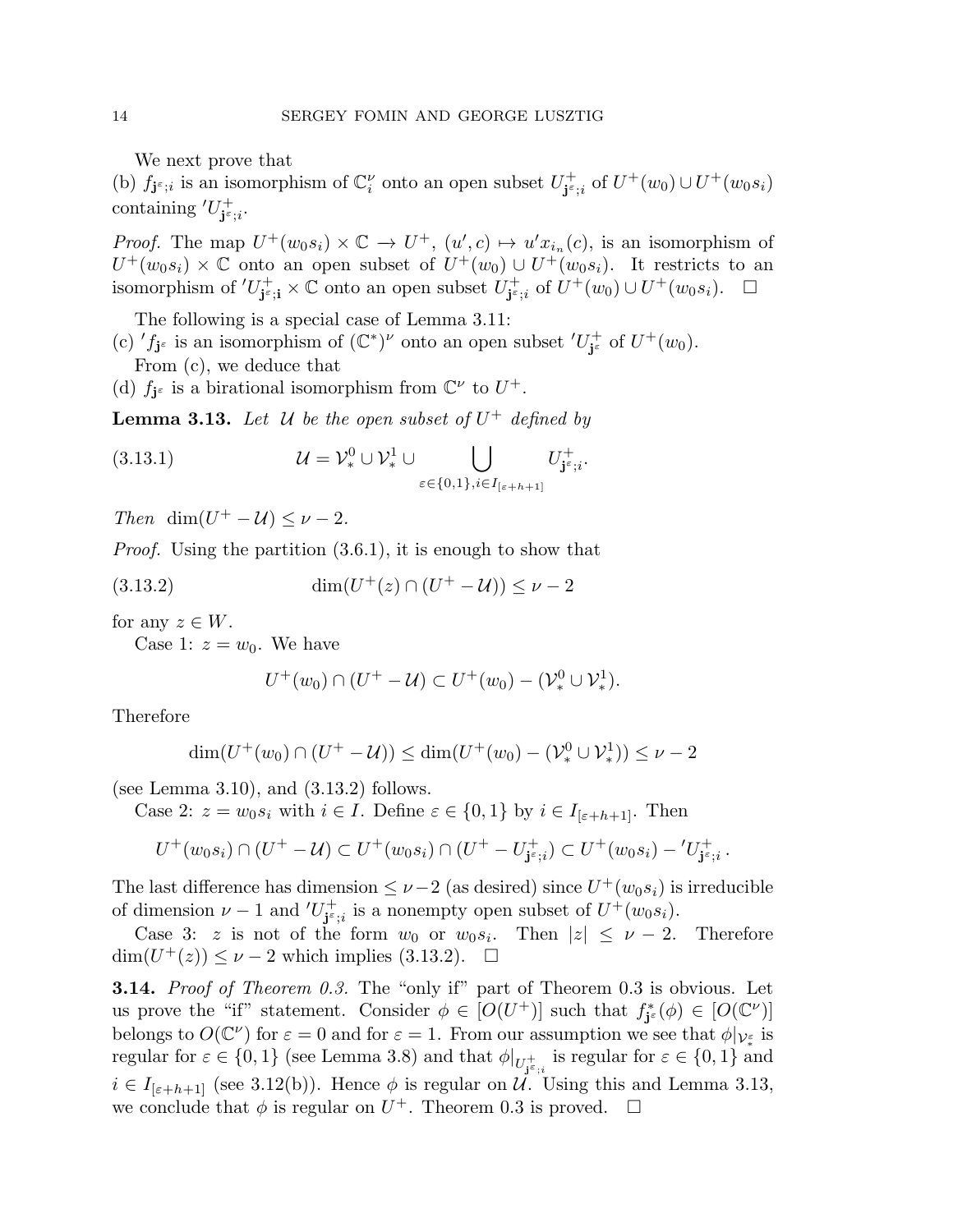4. THE STUDY OF  $O(G/U^-)$ 

**4.1.** For  $\mathbf{i} = (i_1, i_2, \dots, i_\nu) \in I^\nu$ , we define the maps

$$
f_{\mathbf{i};+}: \mathbb{C}^{\nu} \times T \to G/U^-
$$

$$
f_{\mathbf{i};-}: \mathbb{C}^{\nu} \times T \to G/U^-
$$

by

$$
f_{\mathbf{i};+}(a_1, a_2, \dots, a_{\nu}, t) = x_{i_1}(a_1) x_{i_2}(a_2) \dots x_{i_{\nu}}(a_{\nu}) t U^-,
$$
  

$$
f_{\mathbf{i};-}(a_1, a_2, \dots, a_{\nu}, t) = y_{i_1}(a_1) y_{i_2}(a_2) \dots y_{i_{\nu}}(a_{\nu}) t w_0 U^-.
$$

Of particular interest to us are the cases where  $\mathbf{i} = \mathbf{j}^{\varepsilon}$ , for  $\varepsilon \in \{0, 1\}$ , as in (0.1.1). Proposition 0.2 implies that both  $f_{\mathbf{j}^{\varepsilon};+}$  and  $f_{\mathbf{j}^{\varepsilon};-}$  are birational isomorphisms from  $\mathbb{C}^{\nu} \times T$  to  $G/U^-$ . Consequently the maps  $f_{\mathbf{j}^{\varepsilon};+}^*$  and  $f_{\mathbf{j}^{\varepsilon};-}^*$  are well-defined isomorphisms  $[O(G/U^-)] \stackrel{\sim}{\rightarrow} [O(\mathbb{C}^{\nu} \times T)].$ 

**Theorem 4.2.** An element  $\phi \in [O(G/U^-)]$  belongs to  $O(G/U^-)$  if and only if  $\emph{each of the four rational functions} \ f^*_{\mathbf{j}^0;+}(\phi), f^*_{\mathbf{j}^1;+}(\phi), f^*_{\mathbf{j}^0;-}(\phi), f^*_{\mathbf{j}^1;-}(\phi) \in [O(\mathbb{C}^{\nu} \times T)]$ *belongs to*  $O(\mathbb{C}^{\nu} \times T)$ *.* 

The proof of Theorem 4.2 will rely on the following statement.

Lemma 4.3. *We have*

$$
(4.3.1) \qquad \dim(G/U^- - ((U^+TU^- \cup U^-T\dot{w}_0U^-)/U^-)) \le \dim(G/U^-) - 2.
$$

*Proof.* The inequality  $(4.3.1)$  is equivalent to

$$
\dim(G/B^- - ((U^+B^- \cup (U^- \dot{w}_0 B^-)/B^-)) \le \dim(G/B^-) - 2,
$$

which is equivalent to the inequality

 $\dim(\mathcal{B} - (\{B \in \mathcal{B} \mid \text{pos}(B, B^+) = w_0\} \cup \{B \in \mathcal{B}; \text{pos}(B, B^-) = w_0\}) \leq \dim \mathcal{B} - 2$ 

and thus to the statement that, for any  $z \in W - \{1\}$  and  $z' \in W - \{w_0\}$ , we have

$$
\dim({B \in \mathcal{B} \mid pos(B^-, B) = z', pos(B, B^+) = z^{-1}w_0}) \le \nu - 2.
$$

The last claim follows from Proposition 2.4 since  $|z'| - |z| \le \nu - 2$ .  $\Box$ 

4.4. *Proof of Theorem 4.2.* The "only if" statement in the theorem is obvious. Let us prove the "if" statement. Thus, let  $\phi \in [O(G/U^-)]$  be such that the four conditions in the theorem are satisfied. We need to show that  $\phi \in O(G/U^-)$ .

Suppose G is of type  $A_1$ . Then  $\phi$  is regular on  $(U^+TU^- \cup U^-Tw_0U^-)/U^-$ . Hence by  $(4.3.1)$ , it is regular on  $G/U^-$ , and we are done.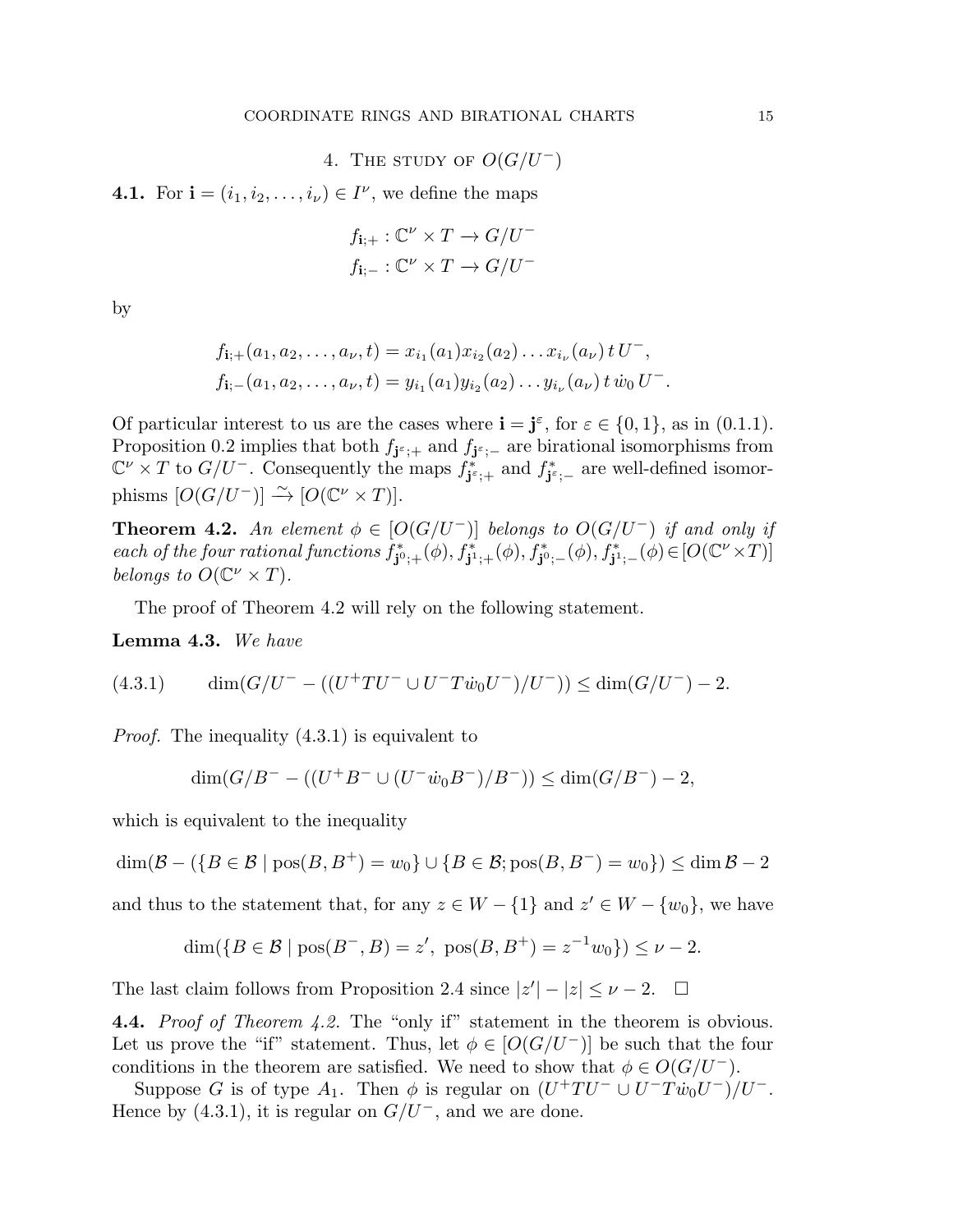In the rest of the proof, we assume that G is of type other than  $A_1$ .

We first show that  $\phi$  regular on the open subset  $U^+TU^-/U^-$  of  $G/U^-$ . With the notation as in 3.7 and 3.12, we see as in the proof in 3.14 that  $\phi$  is regular on each of the following open subsets of  $U^+TU^-/U^-$ :

•  $V^{\varepsilon}TU^{-}/U^{-}$ , for  $\varepsilon \in \{0,1\};$ 

 $\bullet$   $U^+_{\textbf{i}^{\varepsilon}}$  $j_{\varepsilon,i}^+TU^-/U^-$ , for  $\varepsilon \in \{0,1\}$  and  $i \in I_{[\varepsilon+h+1]}$ .

Hence  $\phi$  is regular on the union of these subsets, i.e., on  $\mathcal{U}TU^-/U^-$  (here  $\mathcal{U} \subset U^+$ is as in  $(3.13.1)$ . By Lemma 3.13, we have

$$
\dim((U^+TU^- - UTU^-)/U^-) \le \nu + r - 2 = \dim(G/U^-) - 2.
$$

Since  $\phi$  is regular on  $\mathcal{U}TU^{-}/U^{-}$ , it follows that  $\phi$  is regular on  $U^{+}TU^{-}/U^{-}$ .

We next show that  $\phi$  is regular on the open subset  $U^- T \dot{w}_0 U^- / U^-$  of  $G/U^-$ . We denote  $\mathcal{V}_{*}^{\varepsilon-} = \iota(\mathcal{V}_{*}^{\varepsilon}) \subset U^{-}$  (cf. 3.7) and  $U_{\mathbf{j}^{\varepsilon}}^{-}$ 

 $\overline{\mathbf{j}^{\varepsilon}}_{;\overline{i}} = \iota(U_{\mathbf{j}^{\varepsilon}}^{+})$  $j^{\epsilon}_{\mathbf{j}^{\epsilon};i}) \subset U^{-}$  (cf. 3.12).

As in the proof in 3.14 (with  $U^+$  replaced by  $U^-$ ), we see that  $\phi$  is regular on each of the following open subsets of  $U^-T\dot{w}_0U^-/U^-$ :

- $V^{\varepsilon T} \dot{w}_0 U^- / U^-$ , for  $\varepsilon \in \{0, 1\};$
- $\bullet$   $U_{\mathbf{i}^{\varepsilon}}^ \overline{j}_{j^{\varepsilon};i} T \dot{w}_0 U^{-}/U^{-}$ , for  $\varepsilon \in \{0,1\}$  and  $i \in I_{[\varepsilon+h+1]}$ .

Hence  $\phi$  is regular on the union of these subsets, i.e., on  $\mathcal{U}^-T\dot{w}_0U^-/U^-$  where  $\mathcal{U}^- = \iota(\mathcal{U}) \subset U^-$ . By Lemma 3.13 (with  $U^-$  instead of  $U^+$ ), we have

$$
\dim((U^-T\dot{w}_0U^- - \mathcal{U}^-T\dot{w}_0U^-)/U^-) \le \nu + r - 2 = \dim(G/U^-) - 2.
$$

Since  $\phi$  is regular on  $\mathcal{U}^- T \dot{w}_0 U^- / U^-$ , it follows that  $\phi$  is regular on  $U^- T \dot{w}_0 U^- / U^-$ . Thus  $\phi$  is regular on the open subset  $((U^+TU^-) \cup (U^-Tw_0U^+))/U^-$  of  $G/U^-$ . Using this and Lemma 4.3, we conclude that  $\phi$  is regular on  $G/U^-$ , as desired.  $\Box$ 

5. THE STUDY OF  $O(G)$ 

**5.1.** For  $\mathbf{i} = (i_1, i_2, \dots, i_\nu) \in I^\nu$  and  $\mathbf{i}' = (i'_1, i'_2, \dots, i'_\nu) \in I^\nu$ , we define the maps

$$
f_{\mathbf{i},\mathbf{i}';\pm} : \mathbb{C}^{\nu} \times T \times \mathbb{C}^{\nu} \to G,
$$
  

$$
f_{\mathbf{i},\mathbf{i}';\mp} : \mathbb{C}^{\nu} \times T \times \mathbb{C}^{\nu} \to G
$$

by

$$
f_{\mathbf{i},\mathbf{i'};\pm}(a_1,a_2,\ldots,a_\nu,t,b_1,b_2,\ldots,b_\nu)
$$
  
=  $x_{i_1}(a_1)x_{i_2}(a_2)\ldots x_{i_\nu}(a_\nu) t y_{i'_1}(b_1)y_{i'_2}(b_2)\ldots y_{i'_\nu}(b_\nu),$   

$$
f_{\mathbf{i},\mathbf{i'};\mp}(a_1,a_2,\ldots,a_\nu,t,b_1,b_2,\ldots,b_\nu)
$$
  
=  $y_{i_1}(a_1)y_{i_2}(a_2)\ldots y_{i_\nu}(a_\nu) t^{-1} x_{i'_1}(b_1)x_{i'_2}(b_2)\ldots x_{i'_\nu}(b_\nu).$ 

Thus,  $f_{\mathbf{i},\mathbf{i}';\mp} = \iota f_{\mathbf{i},\mathbf{i}';\pm}$ .

Let  $\mathbf{j}^{\varepsilon}$ , for  $\varepsilon \in \{0,1\}$ , be as in (0.1.1). From Proposition 0.2 one can deduce that for each of the four possible pairs  $(\varepsilon, \varepsilon') \in \{0, 1\} \times \{0, 1\}$ , both maps  $f_{j^{\varepsilon}, j^{\varepsilon'}; \pm}$  and  $f_{\mathbf{j}^{\varepsilon},\mathbf{j}^{\varepsilon'};\mp}$  are birational isomorphisms from  $\mathbb{C}^{\nu}\times T\times \mathbb{C}^{\nu}$  to G. It follows that both  $f_{\boldsymbol{\cdot}\varepsilon}^*$  $j^{\varepsilon}, j^{\varepsilon'}; \pm$  and  $f^*_{\mathbf{j}^{\varepsilon}}$  $j^*_{\mathbf{S}} j_{\mathbf{S}} j_{\mathbf{S}} j_{\mathbf{S}} j_{\mathbf{S}}$  are well defined isomorphisms  $[O(G)] \xrightarrow{\sim} [O(\mathbb{C}^{\nu} \times T \times \mathbb{C}^{\nu})].$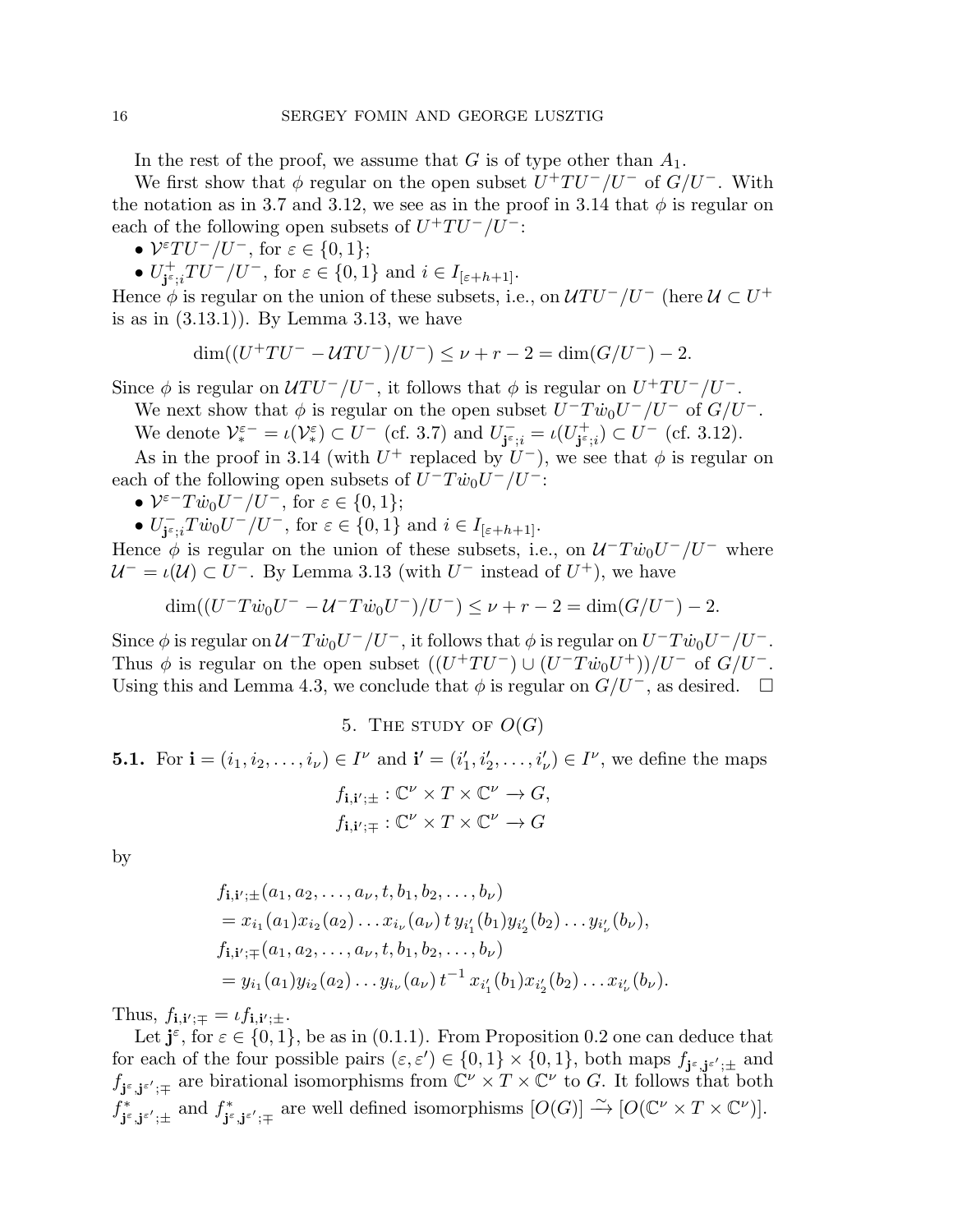**Theorem 5.2.** An element  $\phi \in [O(G)]$  belongs to  $O(G)$  if and only if for each of *the four possible pairs*  $(\varepsilon, \varepsilon') \in \{0, 1\} \times \{0, 1\}$ *, both rational functions* 

$$
f^*_{\mathbf{j}^\varepsilon, \mathbf{j}^{\varepsilon'};\pm}(\phi), f^*_{\mathbf{j}^\varepsilon, \mathbf{j}^{\varepsilon'};\mp}(\phi) \in [O(\mathbb{C}^\nu \times T \times \mathbb{C}^\nu)]
$$

*belong to*  $O(\mathbb{C}^{\nu} \times T \times \mathbb{C}^{\nu})$ *.* 

The proof of Theorem 5.1 will rely on the following statement.

Lemma 5.3.  $\dim(G - ((U^+TU^-) \cup (U^-TU^+))) \leq \dim(G) - 2$ .

*Proof.* Using the Bruhat decomposition, we obtain:

$$
G - ((U^+TU^-) \cup (U^-TU^+)) = (G - (B^+U^-)) \cap (G - (B^-U^+))
$$
  
= 
$$
\left(\bigcup_{w \in W - \{1\}} B^+ \dot{w} U^- \right) \cap \left(\bigcup_{w' \in W - \{1\}} B^- \dot{w}' U^+ \right)
$$
  
= 
$$
\bigcup_{w,w' \text{ in } W - \{1\}} (B^+ \dot{w} U^-) \cap (B^- \dot{w}' U^+).
$$

It is therefore enough to show that for any  $w \neq 1$  and  $w' \neq 1$ , we have

(5.3.1) 
$$
\dim((B^+ \dot{w} U^-) \cap (B^- \dot{w}' U^+)) \le \dim(G) - 2.
$$

This is clear if either  $B^+ \dot{w} U^-$  or  $B^- \dot{w}' U^+$  has dimension  $\leq \dim(G) - 2$ . Thus we can assume that  $\dim(B^+\dot wU^-) = \dim(B^-\dot w'U^+) = \dim(G) - 1$  or equivalently  $|w| = |w'| = 1$ . Then both  $\overline{B^+ \dot{w} U^-}$  and  $\overline{B^- \dot{w}' U^+}$  (closures in G) are irreducible of dimension  $\dim(G) - 1$ . If  $B^+ \dot{w} U^- \neq B^- \dot{w}' U^+$ , then

$$
\dim(\overline{B^+ \dot w U^-} \cap \overline{B^- \dot w' U^+}) \le \dim(G) - 2,
$$

implying (5.3.1). Thus we may assume that  $B^+ \dot{w} U^- = B^- \dot{w}' U^+$ . By our assumption,  $w = s_i$  for some  $i \in I$ . For any  $c \in \mathbb{C}$  we have  $y_i(c)B^-w'U^+ \subset B^-w'U^+$ hence  $y_i(c)B^- \dot{w}'U^+ \subset B^- \dot{w}'U^+$ . Using our assumption, we also deduce that  $y_i(c)\overline{B^+s_iU^-} \subset \overline{B^+s_iU^-}$  for any  $c \in \mathbb{C}$ . We have  $B^+s_iU^- = B^+(s_iw_0)U^+\dot{w}_0^{-1}$  $\frac{1}{0}$ . For  $c \in \mathbb{C}^*$ , we have

$$
y_i(c)B^+ \dot{s}_i U^- \subset B^+ \dot{s}_i B^+ B^+ (s_i w_0) U^+ \dot{w}_0^{-1} \subset B^+ \dot{w}_0 B^+ \dot{w}_0^{-1} = B^+ U^-
$$

and this is disjoint from  $B^+ \dot{s}_i U^-$ . (We have used that  $|s_i(s_i w_0)| = |s_i| + |s_i w_0|$ .) This contradicts the inclusion  $y_i(c)\overline{B^+s_iU^-} \subset \overline{B^+s_iU^-}$ .

5.4. *Proof of Theorem 5.2.* The "only if" statement in Theorem 5.2 is obvious. Let us prove the "if" statement. Consider  $\phi \in [O(G)]$  such that the eight conditions in Theorem 5.2 are satisfied. We need to show that  $\phi \in O(G)$ .